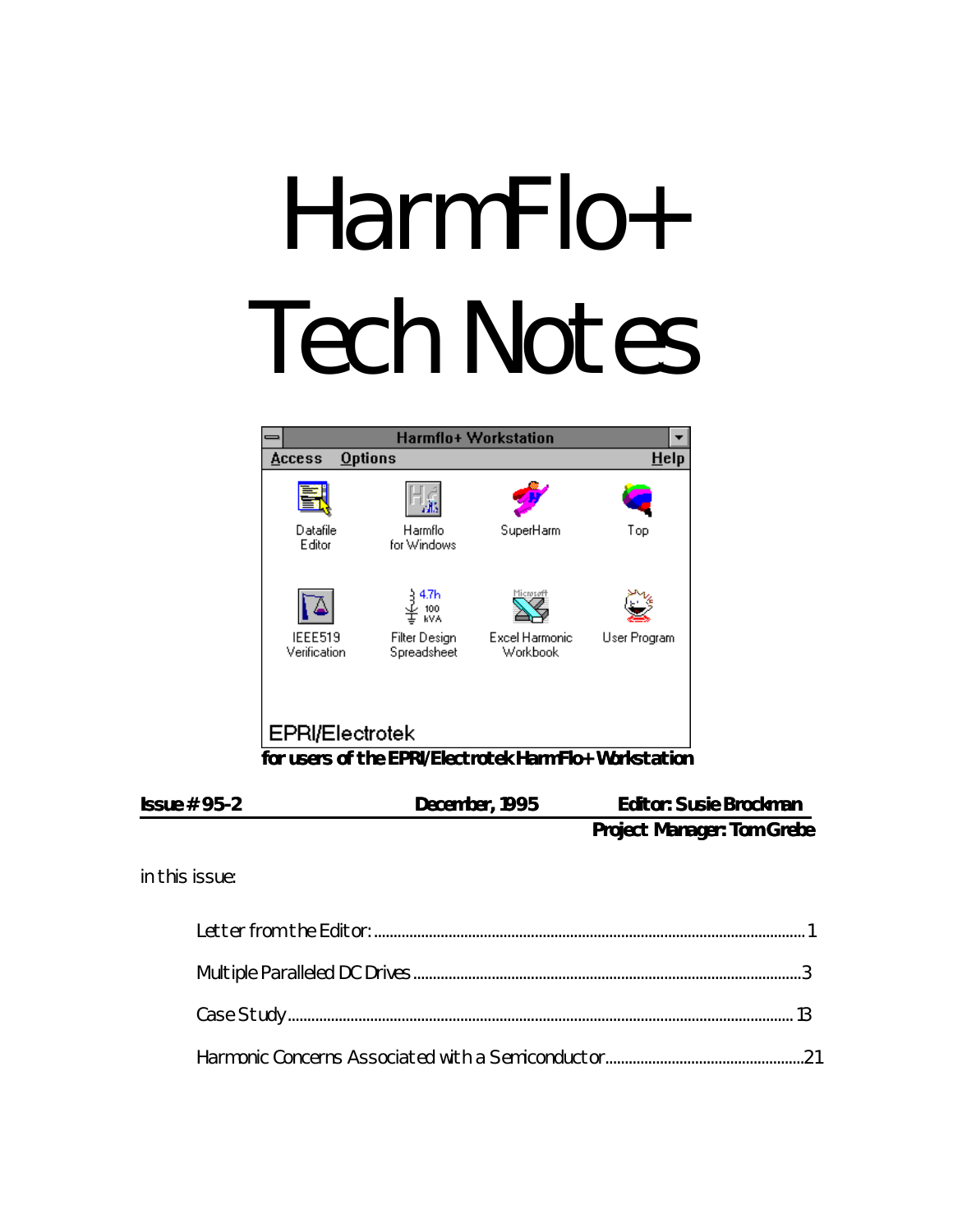# *Letter from the Editor:*

This is the sixth issue of *HarmFlo+ Tech Notes*. The technical newsletter provided to members of the HarmFlo User's Group. It was developed as a technical bulletin for exchanging information between members of the group. We are constantly seeking new information to share. Following is a list of the types of articles you may want to submit.

Technical articles Modifications / enhancements to the code Case studies / unique simulations Research projects SuperHarm / HARMFLO data preparation / model development Include / library files developed for distribution on the BBS Letters to the editor / User's Group Technical paper abstracts Questions for members of the User's Group

If you feel you have an article which is appropriate, or may help another member of the group with harmonic analysis, please send us a copy for review. We feel the exchange of information is one of the most helpful resources the group can provide.

Sincerely,

For more information concerning the newsletter or to submit a contribution please contact:

Susie Brockman Electrotek Concepts, Inc. 408 North Cedar Bluff Road, Suite 500 Knoxville, Tennessee 37923 Phone: (423) 470-9222 x141 FAX: (423) 470-9223 e-mail: susieb@electrotek.com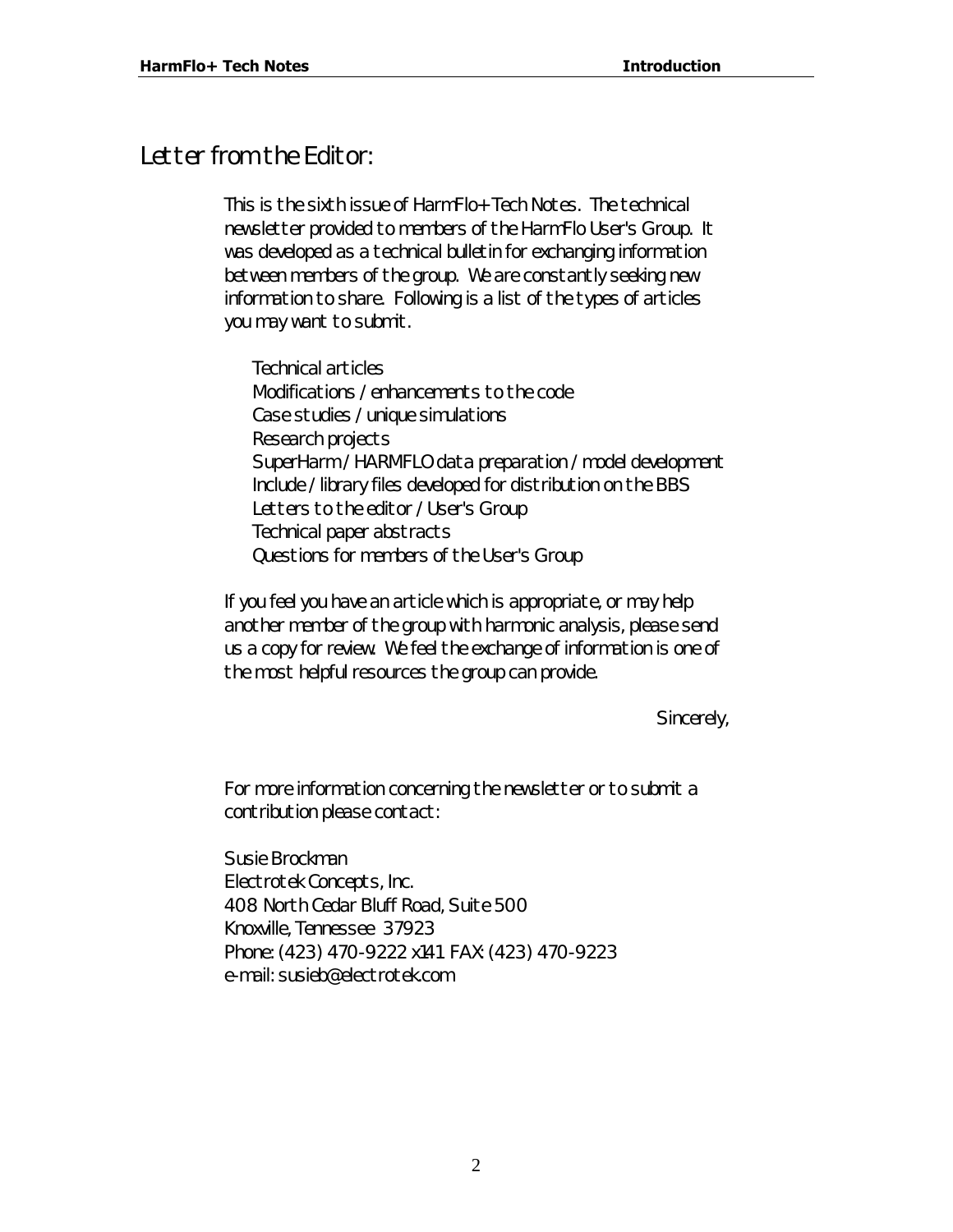# *Multiple Paralleled AC Drives*

# *Resonant Interaction and Additive Harmonic Effects of Multiple Paralleled AC Drives in Forest Products Processing*

#### *Abstract*

A forest products company proposes installing a 100 HP adjustable speed drive for fans in its drying kilns. Utility engineers identify a resonance problem by using an elementary model and readily available software. The utility proposes a simple and effective solution: remove an existing capacitor bank designed for power factor correction, but retain a fifth harmonic filter to meet current distortion standards. The company does so and obtains satisfactory performance from the drive. Expansion to seventeen identical drives proceeds quickly and reliably.

#### *Introduction*

 In recent years, the adjustable speed drive for alternating current machines has become both economical and practical. Driving pumps and fans with an adjustable speed AC drive, instead of employing single speed induction motors and regulating the flow mechanically, provides the promise of substantial energy savings. The responsiveness of the drive to closed loop control also promises substantial improvement over former, often mechanical, methods.

These improvements come with a new set of issues for engineers. Old reliable methods, such as installing capacitor banks for power factor correction, meet significant and possible unexpected difficulties when left in place after the installation of an adjustable speed drive. Such a situation occurred when a forest products company proposed using an adjustable speed drive for the fans in their drying kilns. Fortunately, the company contacted the utility before installing the drive. Utility engineers predicted a resonance problem and proposed a simple and effective solution. The company was able to quickly and reliable expand from the single drive they initially proposed to seventeen such drives. However, other customers served by the same utility, particularly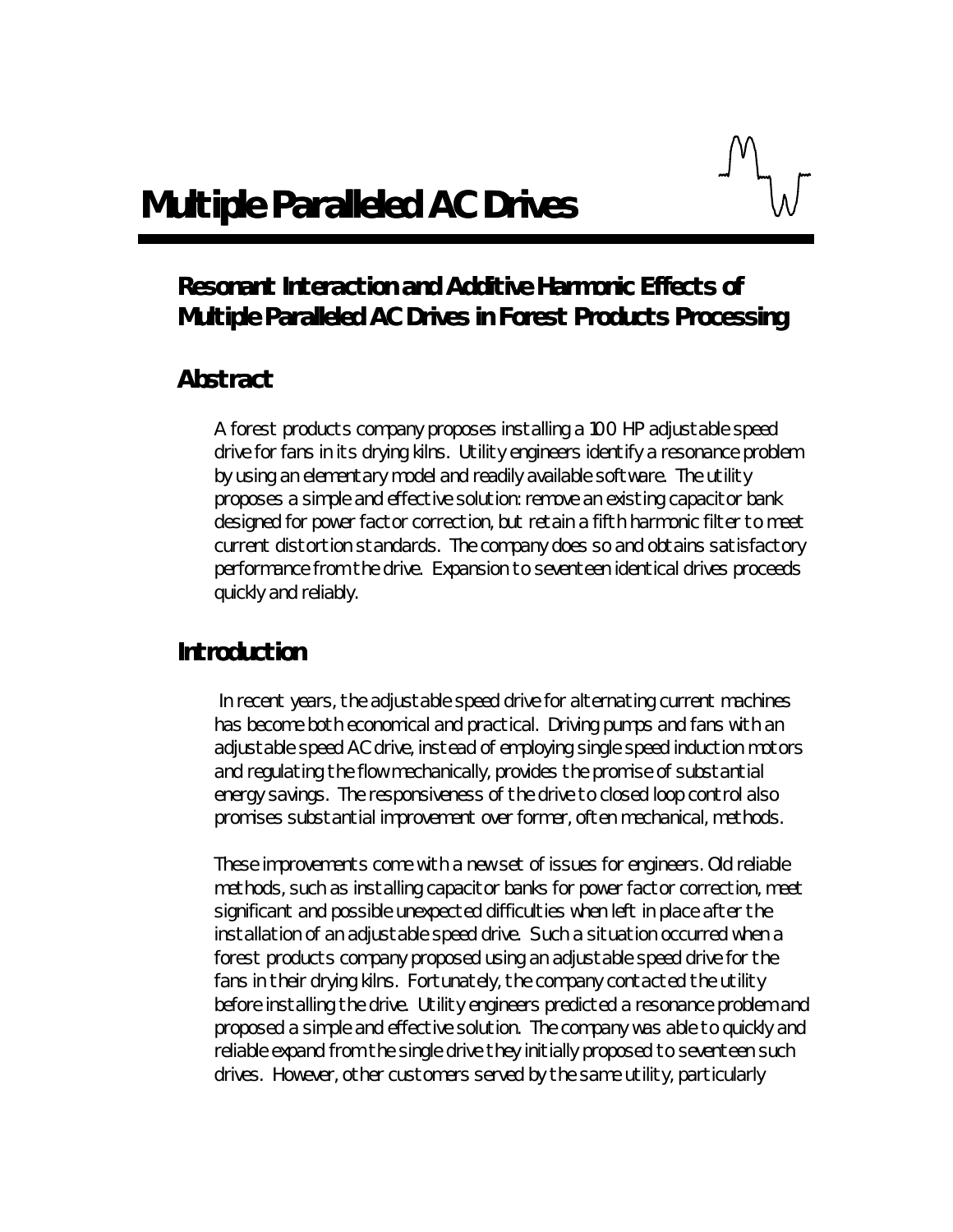farmers who added adjustable speed drives to their irrigation systems, have seen the same resonance phenomenon damage their equipment.

Resonance between adjustable speed drives and capacitor banks occurs predictable. Software is available to predict such problems and to check proposed solutions.. In this paper, the causes of this problem are identified and practical solutions are proposed and verified.

# *Problem Description*

In 1994, a large forest products company considered the advantages of converting to adjustable speed drives for a large number of electrically-driven fans in their lumber drying kilns. Previously, these ten-horsepower fan loads had been directly driven from a 480 Volt line. For reasons not presented in this paper, including economic benefits and practical advantages of closed loop flow control, they decided to proceed. Being reasonably cautious, they chose to verify their strategy by first installing only one adjustable speed drive. If it performed acceptable, then they would consider expanding to seventeen drives, all working from the same feeder.

A one-line diagram of a portion of the plant's distribution system, including the proposed single adjustable speed drive, is shown in Figure 1. The point of common coupling is the distribution transformer's 69 kV primary connection. Power flows through a 12.47 kV feeder and another step-down transformer to an adjustable speed drive. The adjustable speed drive consolidated ten of the 10 HP fan loads at the end of the feeder. Before the drive and filter were proposed, the fan loads were connected directly to the 480 Volt bus. Power factor correction capacitors, appropriate for a load consisting of several induction motors, straddle the secondary of the low voltage transformer. The drive is already known to have unacceptable high fifth harmonic current in stand-alone applications, so a fifth harmonic filter is assumed.

Before installing the first drive, the company contacted the utility. They asked whether a 100 horsepower adjustable speed drive having ten induction motors as its load could be added to the plant's distribution network. They were particularly interested in whether the drive could be reliable and whether it would interact adversely with other equipment in the plant.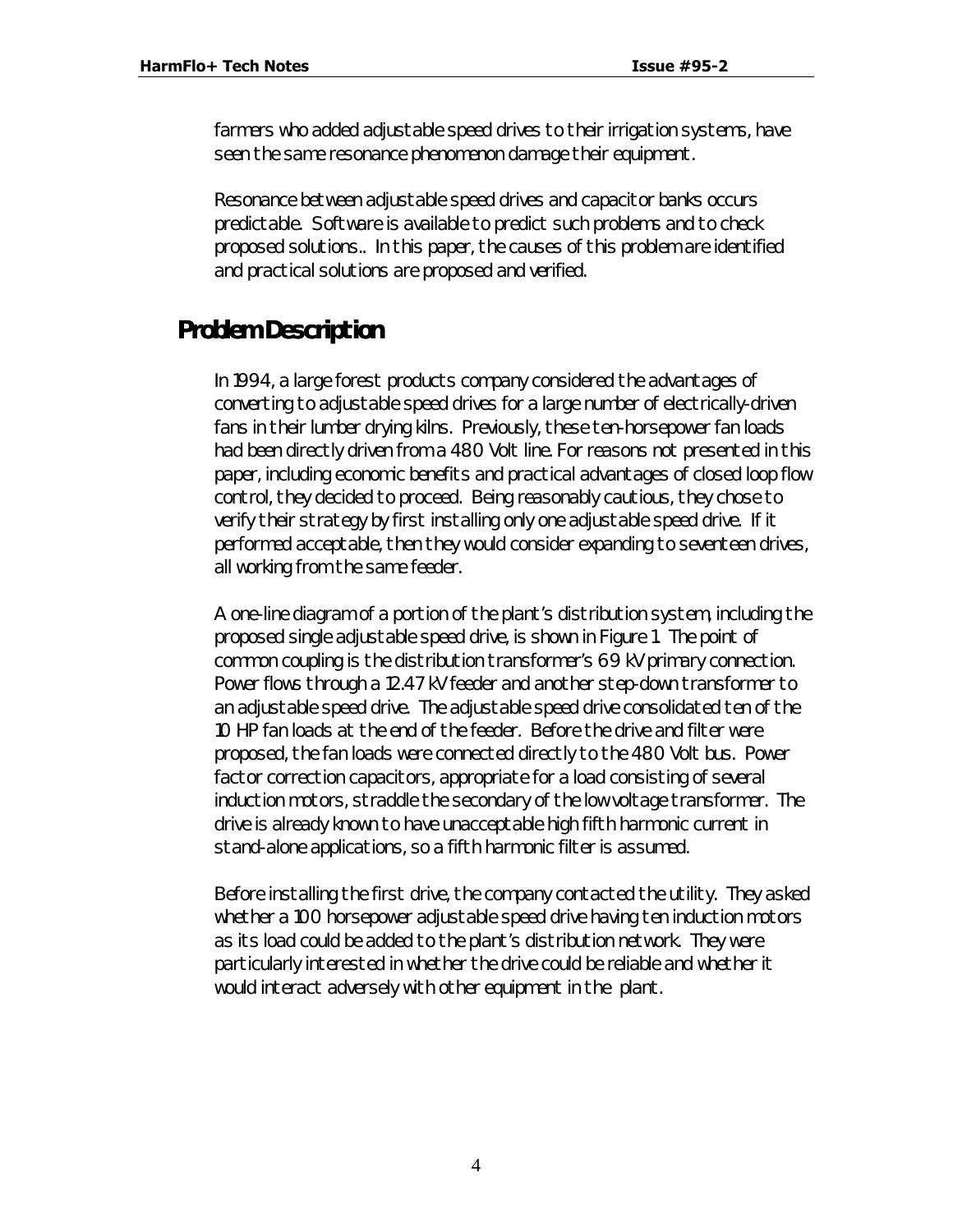#### *Figure 1 - System Diagram*

Should the utility discover any difficulties, the customer wanted the utility to recommend appropriate general remedies. In addition to this, the utility was interested in whether the proposed filtering would be adequate to meet standards for voltage and current harmonic content at the Point of Common Coupling. These standards are found in IEEE519-1992.[3] The customer initially wanted to install a single drive, but clearly stated that they would expand to seventeen drives if the first one proved to be satisfactory.

# *Modeling the System*

A model for the system proceeds from the one-line diagram shown in Figure 1. The notation in that diagram is from SuperHarm, a power system harmonic analysis software package.[1] The distribution elements are modeled as shown in Table 1. Series impedance of the lines is considered negligible. This model is fairly simple, but addresses each significant element of the circuit in a desirable manner. This model fits nicely into a harmonic analysis software package, in this case SuperHarm.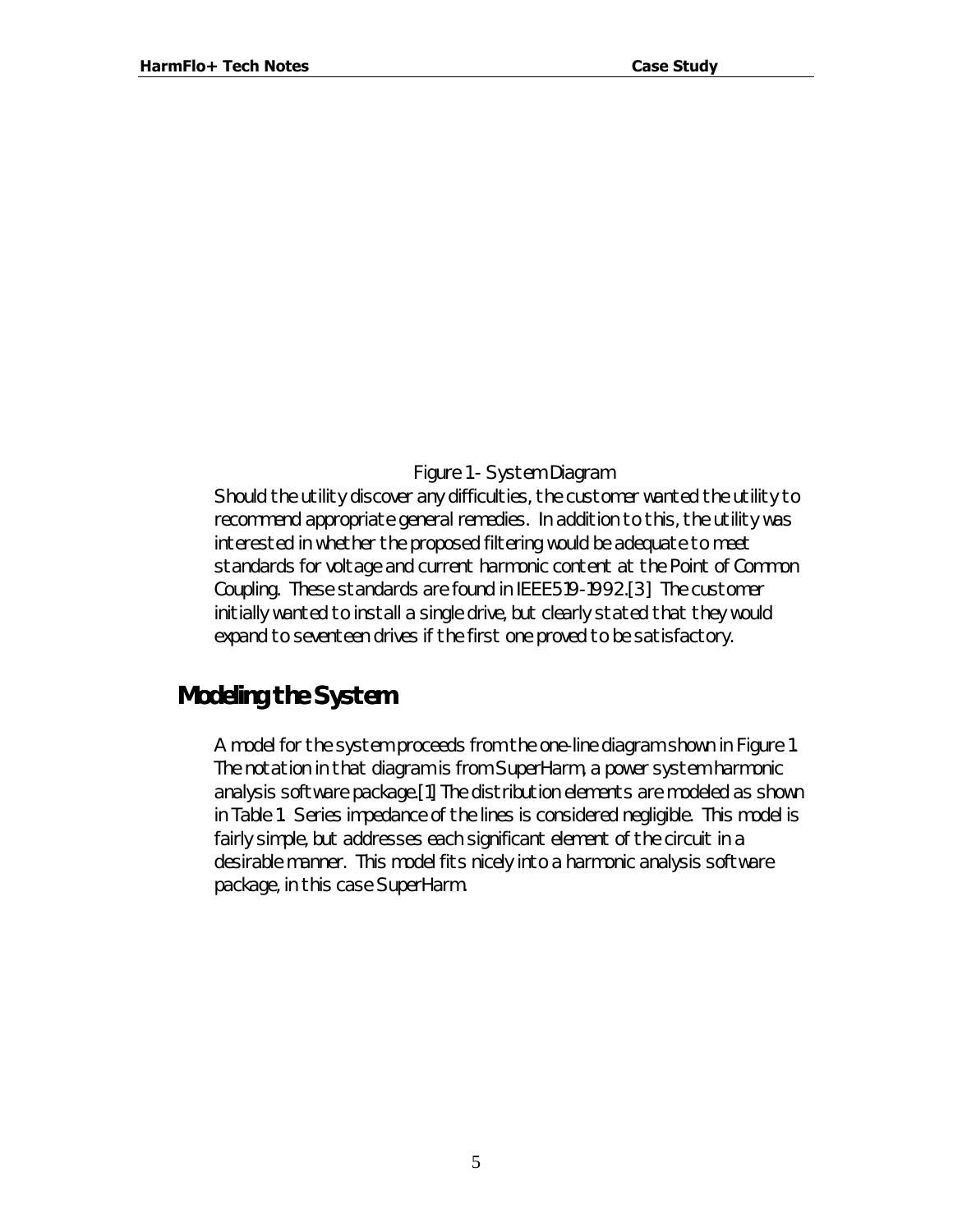| <b>Element</b>      | <b>Modeled As</b>   | <b>Value</b>        |
|---------------------|---------------------|---------------------|
| transmission system | V source & series Z | 69 kV (1.0 pu)      |
| transformers        | series Z            | 7.74%               |
| transformer         | series Z            | 5.80%               |
| choke               | series Z            | 5.0%                |
| capacitor bank      | capacitance         | 2 kVAR              |
| filter capacitor    | capacitance         | 345.4 uF            |
| filter reactor      | inductance          | 0.9222 mH           |
| plant load          | source              | 5235 kVA @ 85% pf   |
| ASD & load          | current source      | given in Appendix 1 |

#### **Table 1 Synopsis of Element Models**

For the adjustable speed drive, the current source model's values are assumed to be its nominal values of each harmonic current at rated operating conditions. This gives its harmonic distribution and waveform as shown in Figure 2. Modeling the drive as a current source with harmonic components places emphasis on the harmonic current behavior of the system, giving a reasonable accurate estimate of it. The simulated drive operated near full load because the voltage drops at fundamental frequency are relatively small under the model conditions.

Modeling the plant load a s a source can be shown to be a reasonable assumption. The currents distribute themselves quite reasonable, given the transmission voltage being modeled as a voltage source. The model ignores nonlinear effects of voltage harmonics on the drive itself, an unfortunate, but not disabling, disadvantage. Experimental results presented later in this paper confirm the correctness of these assumptions. For a more exact representation, an analysis software such as ElectroMagnetic Transients Program (EMTP) should be considered.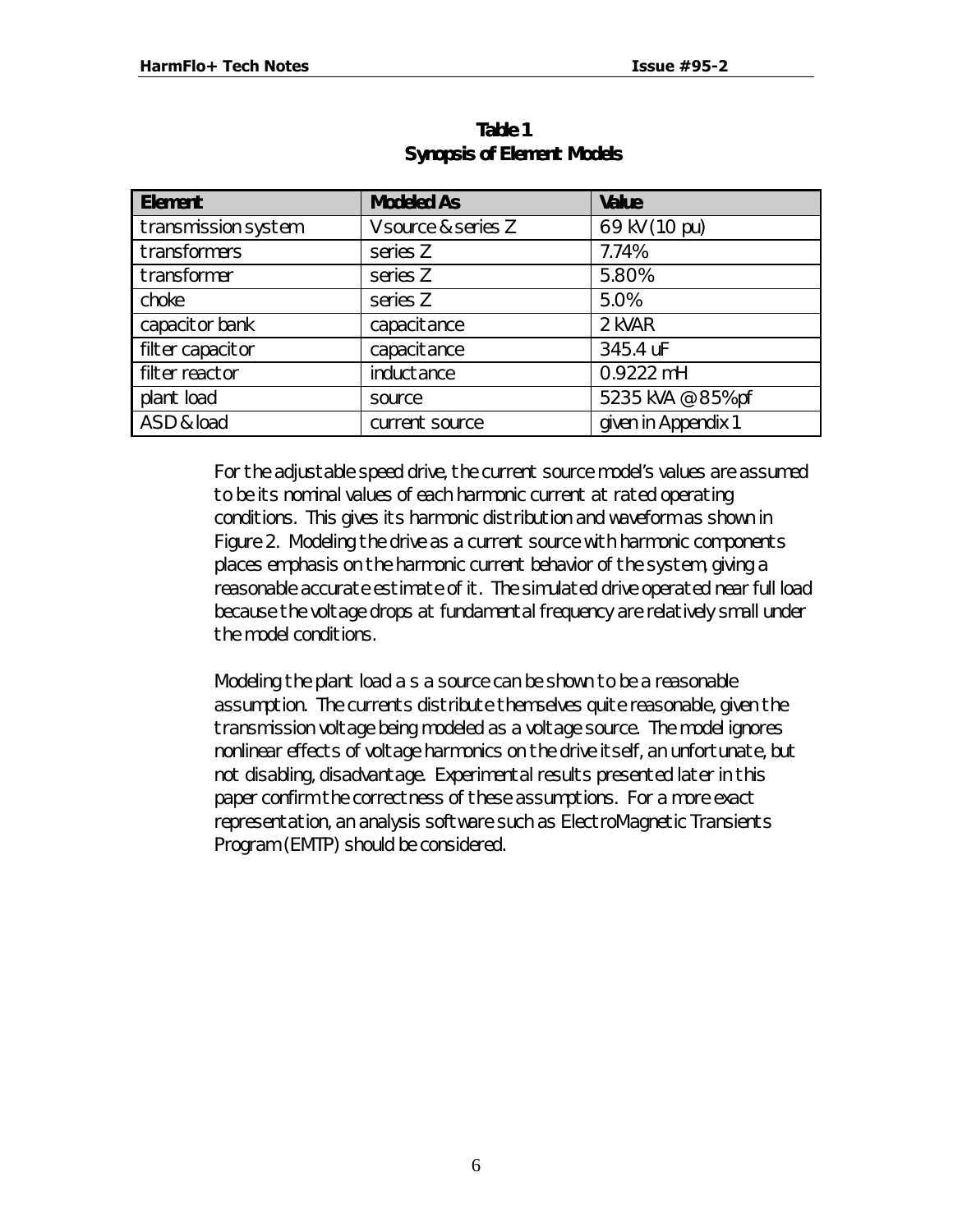*Figure 2 - Harmonic Spectrum and Analog Waveform of Adjustable Speed Drive Current at Rated Conditions.*

#### *Simulation*

Simulation of this system employs SuperHarm, a package contained within the HarmFLo+ software by Electrotek. [1] Simulation reveals the existence of a resonance cure, as shown in Figure 3. On this resonance curve, the effect of the fifth harmonic filter produces a characteristic notch at 300 Hertz. More important, however, simulation predicts a much stronger resonance in the system neat the eleventh harmonic. An attendant simulation for zero sequence (results not shown) indicates a zero sequence resonance near the fifteenth harmonic. Because the circuit is fairly simple a hand calculation verifies these results: From the perspective of the 480 Volt bus, a lumped positive sequence source impedance  $Z_{source}$  can be determined. A resonance between  $Z_{source}$  and the rest of the circuit, primarily influenced by the bus capacitors then can be calculated.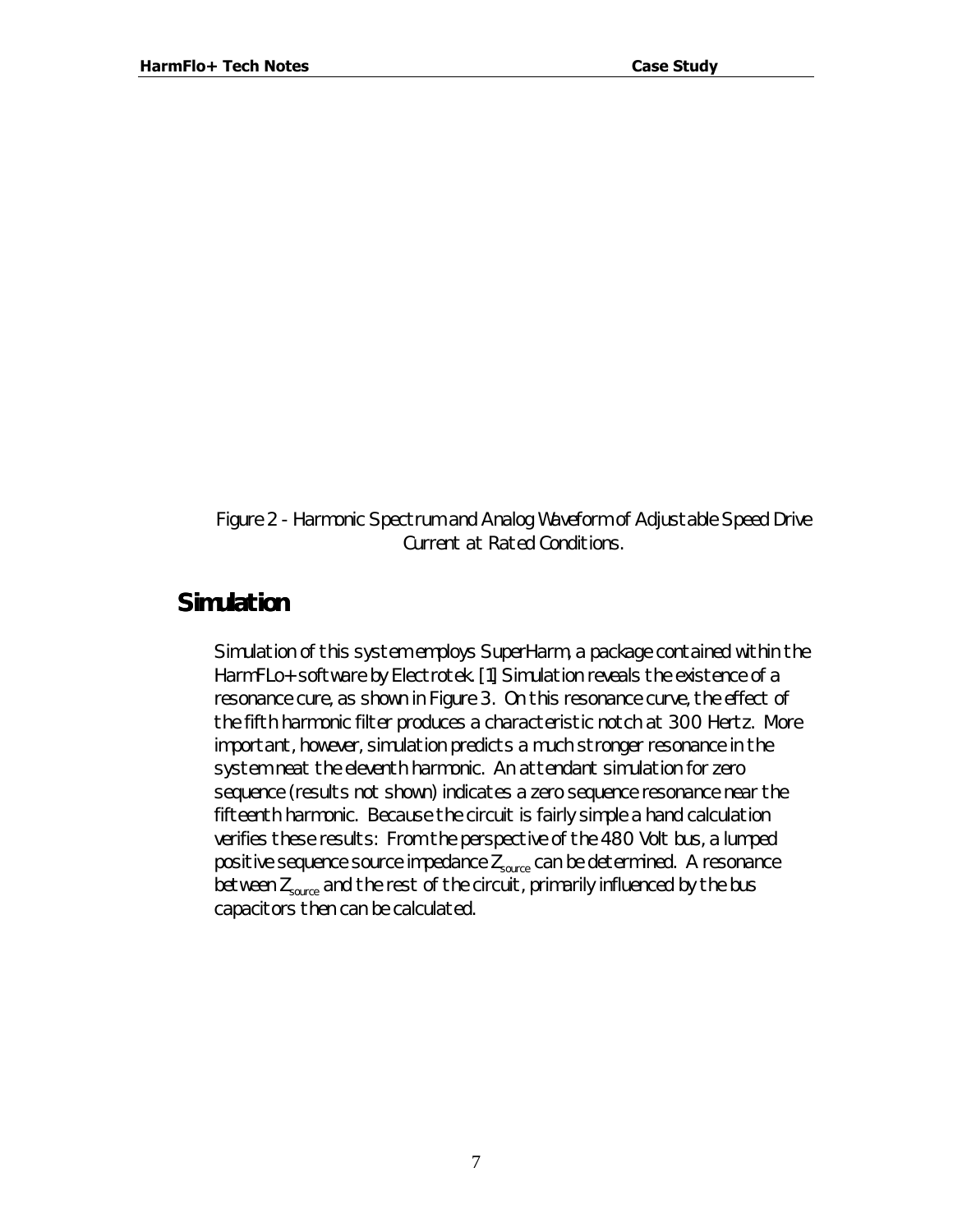#### *Figure 3 - Resonance Curve*

The origin of this resonance can be explained by considering Figure 4. The equivalent source impedance Zsource, dominated by a reactance, is interacting with the capacitor bank to form a tank circuit. IF the resonant frequency of this tank circuit is near one of the harmonic currents generated by the adjustable speed drive (a nonlinear load), then there will be a significant current component excited in the tank. In this case, eleventh harmonic indeed fits this requirement and Figure 3 indicates that there is also significant gain on the thirteenth harmonic. Figure 5 shows SuperHarm's estimate of this current in the 12.47 kV/480V distribution transformer. In this waveform, the eleventh harmonic current is 5.5% of the fundamental current and the thirteenth harmonic current is 4.4% of the fundamental current. The capacitor bank shows components of similar amplitude.

*Figure 4 - Resonant Subcircuit*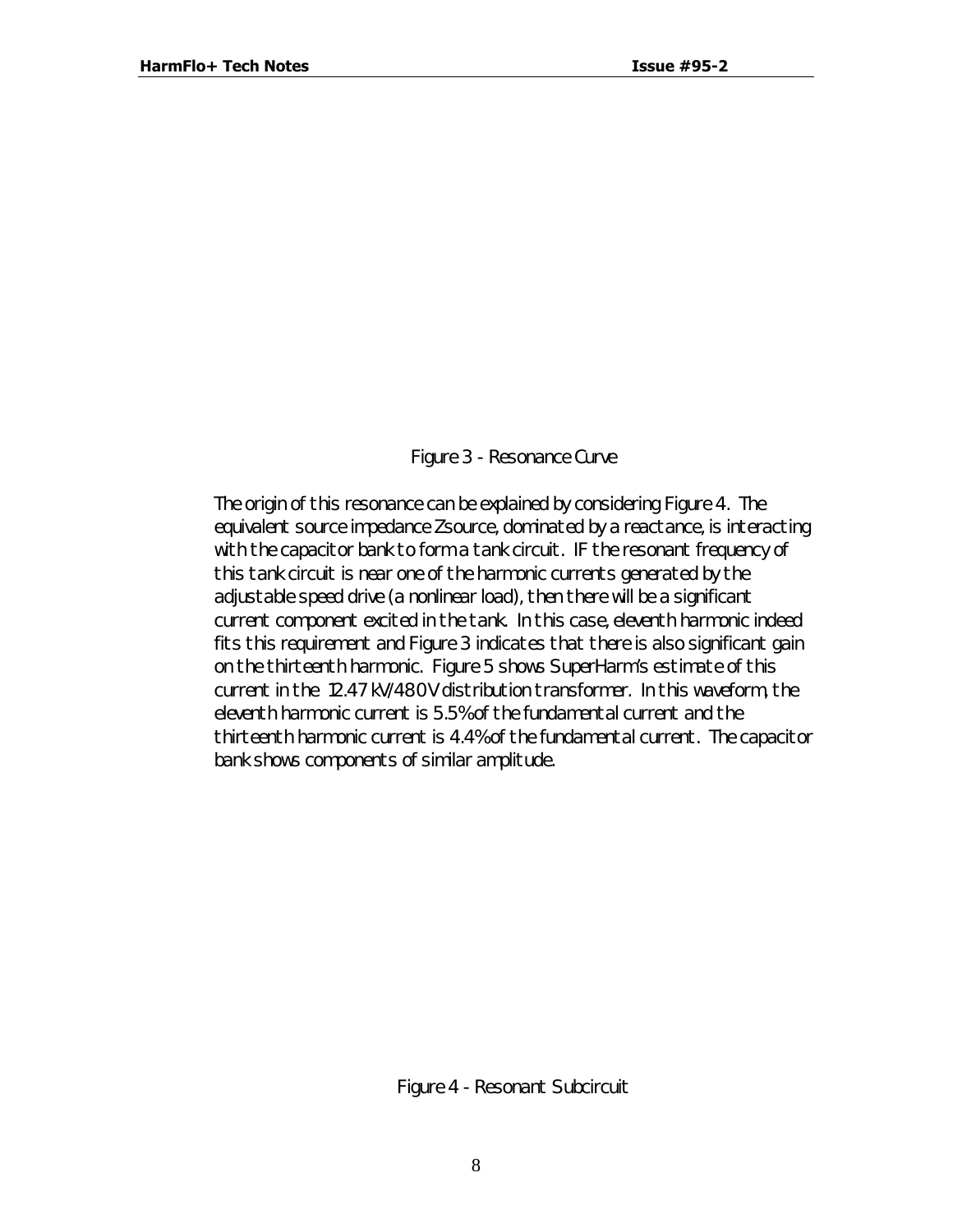Harmonic voltage components, on the other hand, do not appear to be a problem. Due to the topology of the system, nearly all of the harmonic voltage was dropped inside the plant. Little appeared at the point of common coupling, satisfying utility standards.

#### *Figure 5 - Distribution Transformer Current Waveform*

These harmonic currents lead to significant problems, First, the transformer must be derated for harmonic current reasons. In this case, the derating is only 97% with a load K-factor of 1.8, but this is derating nonetheless. Second, the capacitors must be considered as a sink for the harmonic current. This causes increased heating and dielectric stresses. Through requirements of IEEE Standard 18-1992, this still could shorten the life of the capacitor.[2] If this problem occurs with one drive, it will be of greater concern with the proposed seventeen drives. A worst case model of seventeen drive case calls for seventeen time the harmonic current in the same two capacitors. Third, this level of harmonic current in the distribution transformer exceeds the standards of IEEE Standard 519-1992.[3] However, the point of common coupling is the larger distribution transformer, which carries the plant load also. The magnitude of the plant load is so much greater than the drive current as to make meeting IEEE Standard 519-1992 guaranteed. This relationship is true even for the case of seventeen drives, though considerations for cogeneration at this plant (not addressed in this study) could complicate the harmonic issue substantially.

# *Proposed Solution*

A simple solution to this problem is to remove the capacitor banks. Its original purpose was to provide power factor correction in the presence of the induction motor load. However, the fundamental displacement factor of an adjustable speed drive is typically very near unity. Therefore, there is no need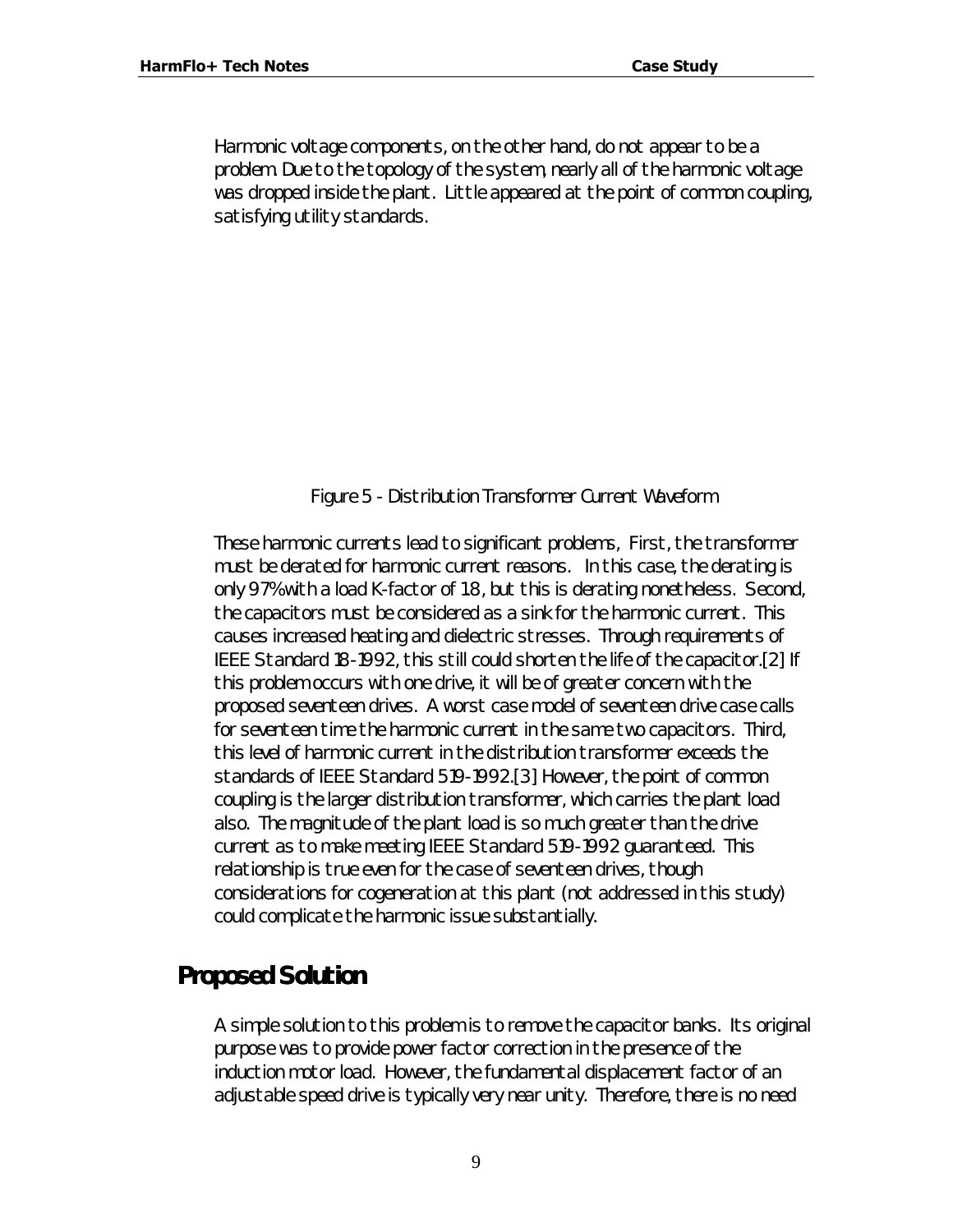for power factor correction if the load consists completely of adjustable speed drives.

After removing the capacitor bank and the filters from the model, a model in SuperHarm again simulated the system's operation. As expected, the impedance shows no resonance, even with 17 drives; see Figure 6. Current and voltage waveforms from this simulation, at the drive input and at the transformers, show no evidence of resonance, either.

*Figure 6 - Positive Sequence Impedance: Capacitor Bank and Filters Removed*

Unfortunately, without the filters, SuperHarm predicts the fifth harmonic current at the point of common coupling to be 5.2% in the seventeen drive case, exceeding IEEE 519-1992 standards.[3] Total current distortion also exceeds limits of IEEE 519-1992. Installing fifth harmonic filters in a SuperHarm simulation brings predictions of both fifth harmonic current and total current distortion well within limits. The customer proceeded to install the drives with filters, removing the capacitor bank in the process.

# *Experimental Results*

After the customer installed all seventeen drives and placed them in operation, experimental verification of the final configuration was obtained while the kilns services by the subject drive system were actually in production. In Figure 7, current at (a) the drive input, (b) the filter capacitor, and (c ) the filter choke are shown. These are quite similar to those predicted by SuperHarm.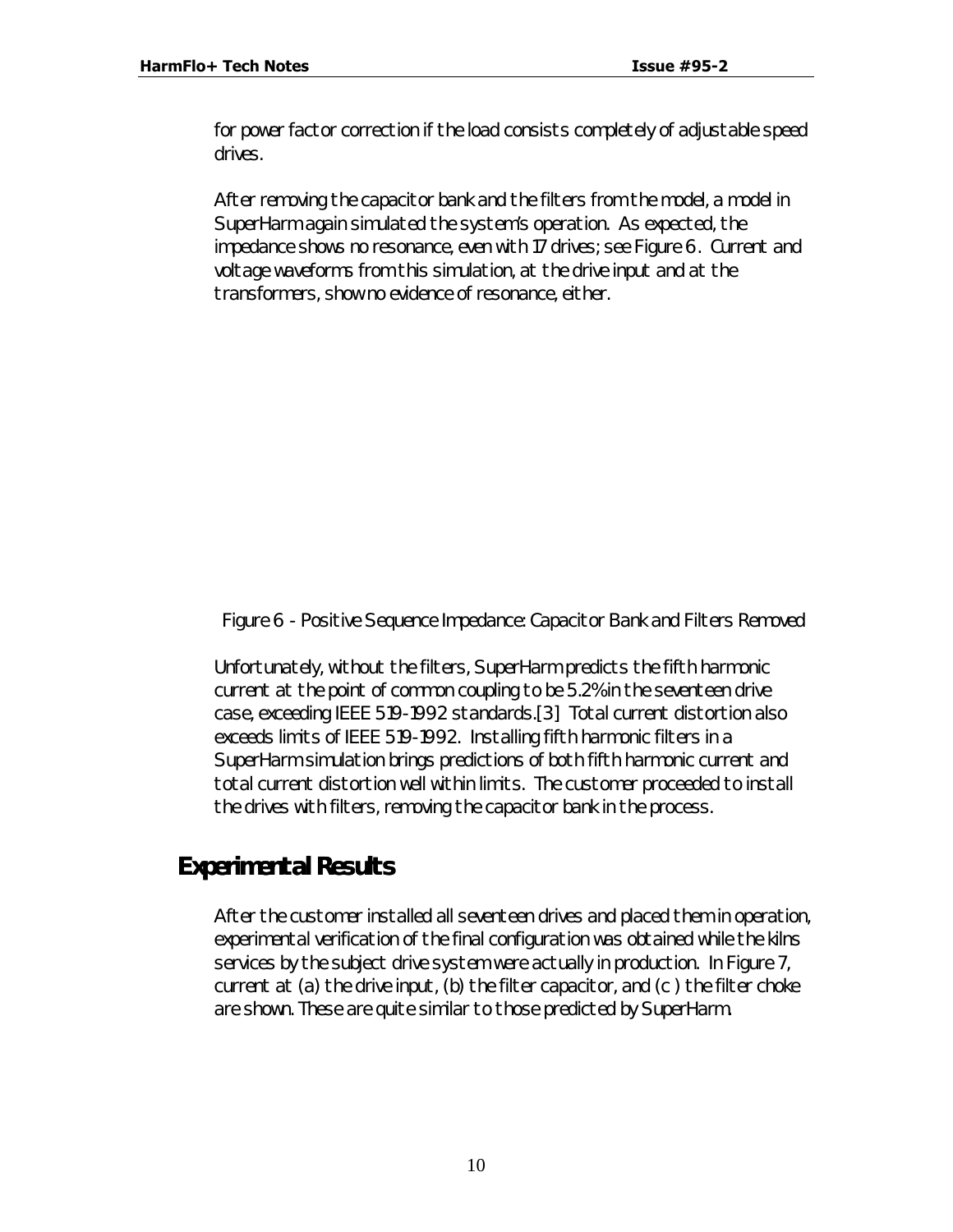#### *Figure 7 Experimental Results: Drive System Currents*

There is substantially less of the higher frequency harmonic currents on a percentage basis, in the seventeen-drive total current waveform (Figure 7d) than there is in a single drive current waveform. This follows from theory stated in reference [4].

Because this is a working plant, there is no reasonable opportunity to safely verify the predictions of resonance. However, experience at the same utility with farmers who installed adjustable speed drives for irrigation pumps informally verified the notion that resonance does indeed occur if capacitor banks are not removed. Typically, diode failure in the rectifier section of the drive occurs within a few weeks of installation. Capacitor banks must be removed and appropriate filters must be installed to meet standards. When these measures are taken and after the drive is repaired, the problem disappears.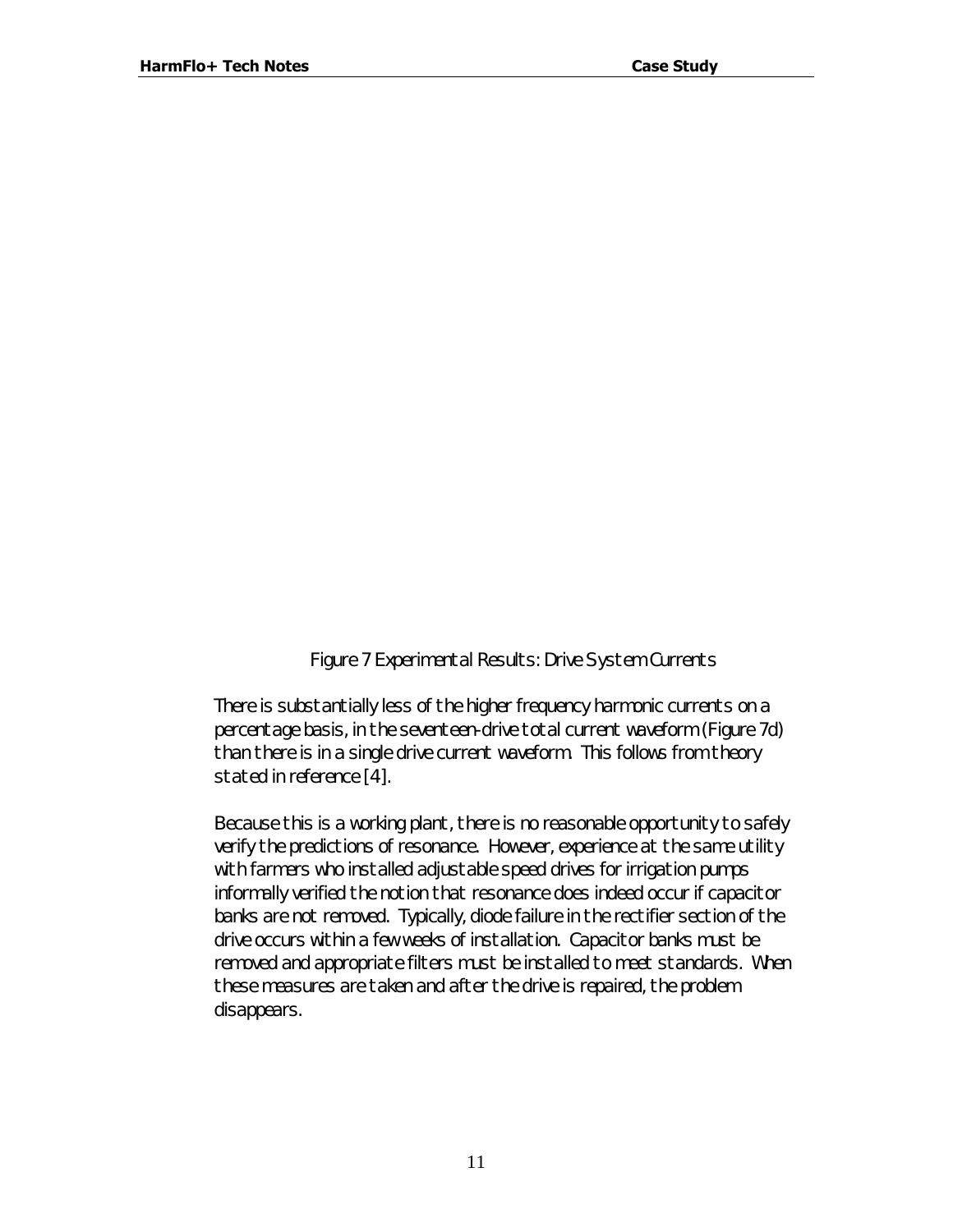# *Conclusions*

A forest products company proposed using variable speed drives for its induction motor-driven fans, asking the utility to determine the requirements necessary to do so. Upon modeling the customer's distribution system and simulating the model using SuperHarm, a resonance condition became obvious. The customer had installed power factor correction for the induction motor load long ago. Simulations predicted that harmonic currents generated by adjustable speed drive would resonate in a tank circuit formed by the capacitor bank and the series reactance of the transmission system and distribution transformers. Derating of transformers and capacitor bank would be necessary.

SuperHarm accurately revealed the resonance problems and verified the practical solution: remove the capacitor bank and, in light of a proposed expansion to seventeen identical drives, install fifth harmonic filters. Adjustable speed drives normally do not require displacement power factor correction, but can interact adversely if added between a motor load and a bus having power factor correction capacitors. Resonance indeed disappeared when the capacitor banks were removed, but a fifth harmonic filters remained necessary to meet standards for current harmonic content and current distortion. SuperHarm predicted that installing the filters would lead to an acceptable performance, which proved in practice to be true. The same solution was extended to seventeen drives with quite satisfactory results. SuperHarm was a useful tool in this analysis, giving predictions that proved to be quite valid. It did not give the detail of accuracy of such tools as EMTP, but did give a good indication quickly of whether the proposed solution would work.

# *Acknowledgments*

Boise Cascade Corporation provided the motivation for this study and graciously permitted data collection at their Emmett plant while the kilns served by the subject drive system were actually in production. Darren Beasley, an engineer with Idaho Power, arranged access to the Emmett plant to gather data. Idaho Power Company provided the SuperHarm software for the simulation portion and provided the instrumentation for the experiments.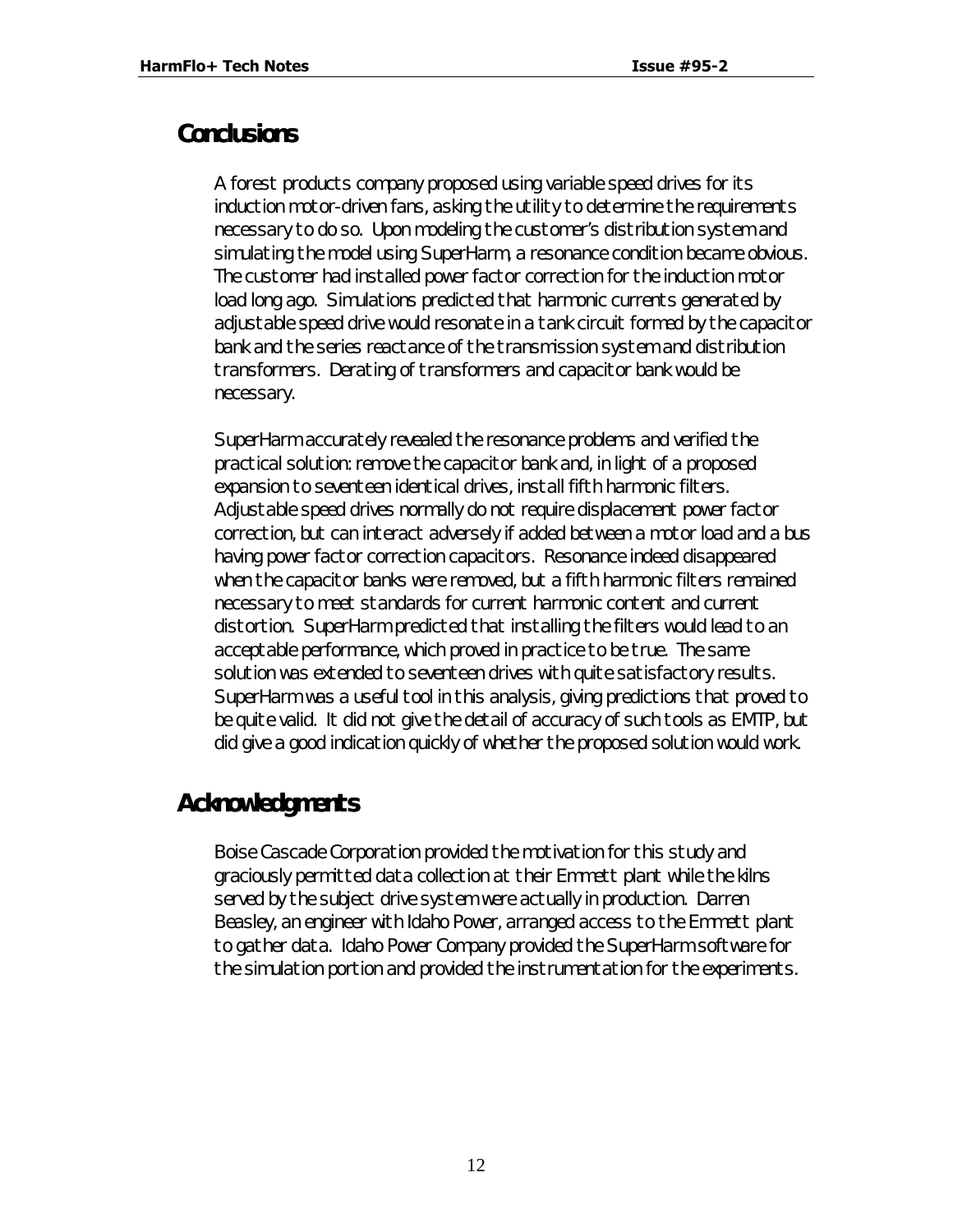| <b>Hommar Surront Harmond Content or Augustudic Opecu Drive</b> |                  |             |  |
|-----------------------------------------------------------------|------------------|-------------|--|
| <b>Harmonic</b>                                                 | <b>Frequency</b> | <b>Amps</b> |  |
|                                                                 | 60               | 92.0        |  |
| 3                                                               | 180              | 1.55        |  |
| 5                                                               | 300              | 27.89       |  |
|                                                                 | 420              | 8.0306      |  |
| Q                                                               | 540              | 0.0         |  |
|                                                                 | 660              | 5.636       |  |
| 13                                                              | 780              | 3.24        |  |
| 15                                                              | 900              | 0.0         |  |

| <b>Appendix 1</b>                                                 |  |
|-------------------------------------------------------------------|--|
| <b>Nominal Current Harmonic Content of Adjustable Speed Drive</b> |  |

#### *References*

[1] "HarmFlo+™ Harmonic Analysis Workstation Users Guide Version 2.0," Electrotek Concepts, Inc.

[2] IEEE Standard 18-1992.

[3] IEEE Standard 519-1992.

[4] A. Mansoor, W.M. Grady, A.H. Chowdhury, and M.J. Samotyj, "An Investigation of Harmonics Attenuation and Diversity Among Distributed Single-Phase Power Electronic Loads," IEEE Transmission and Distribution Conference, Chicago, April 1995.

\*This paper was presented at the PCIM Conference in Long Beach, CA 1995

Vern Padaca Idaho Power Company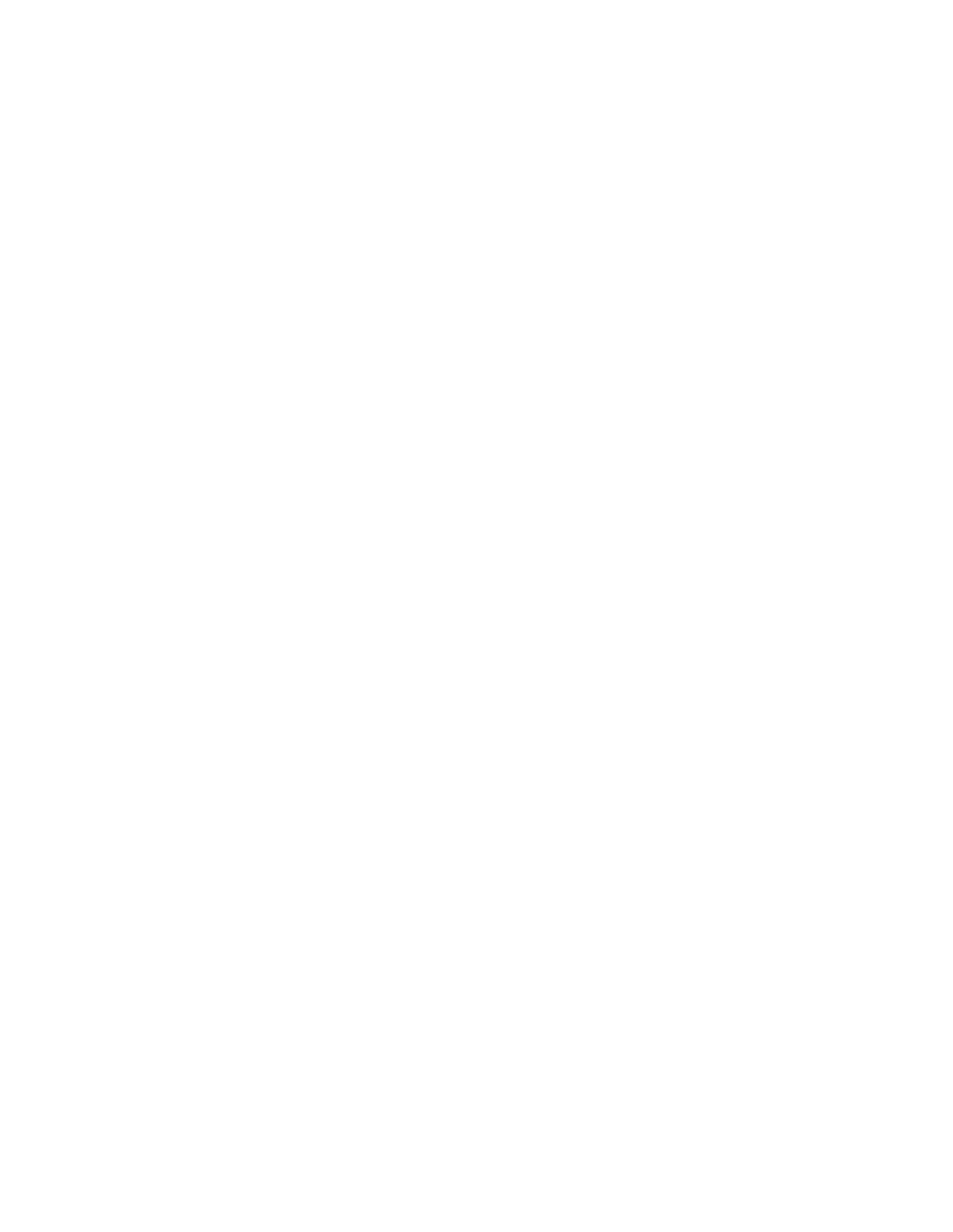

# *Blown Fuses and Arresters, What's the Story?*

This is an outline of the presentation Jim Rossman made at the Users Group meeting in Knoxville. For more information, please contact Jim at TVA.

#### **Customer 1 Problems:**

Metal Processing Plant with induction heater loads was experiencing 13 -kv feeder breaker interruptions, erratic operations of process controls, and unexplained furnace shutdowns.

#### **Customer 2 Problems:**

Woodworking plant with minimal non-linear load is experiencing fuse operations associated with three-480V capacitor banks. These banks are on different services and normally the fuses operate at night or during weekends. This plan is located across town from the metal processing plant.

#### **Distributor Problems:**

The distributor serving this customer experienced sagging 13-kV feeder conductors, surge arrester failures, and distribution capacitor fuse operations as well as unexplained line operations.

# **Recent System Changes:**

The distributor recently installed a 1200-kVAR capacitor bank near the plant site and this bank was routinely blowing fuses and making noise when in operation.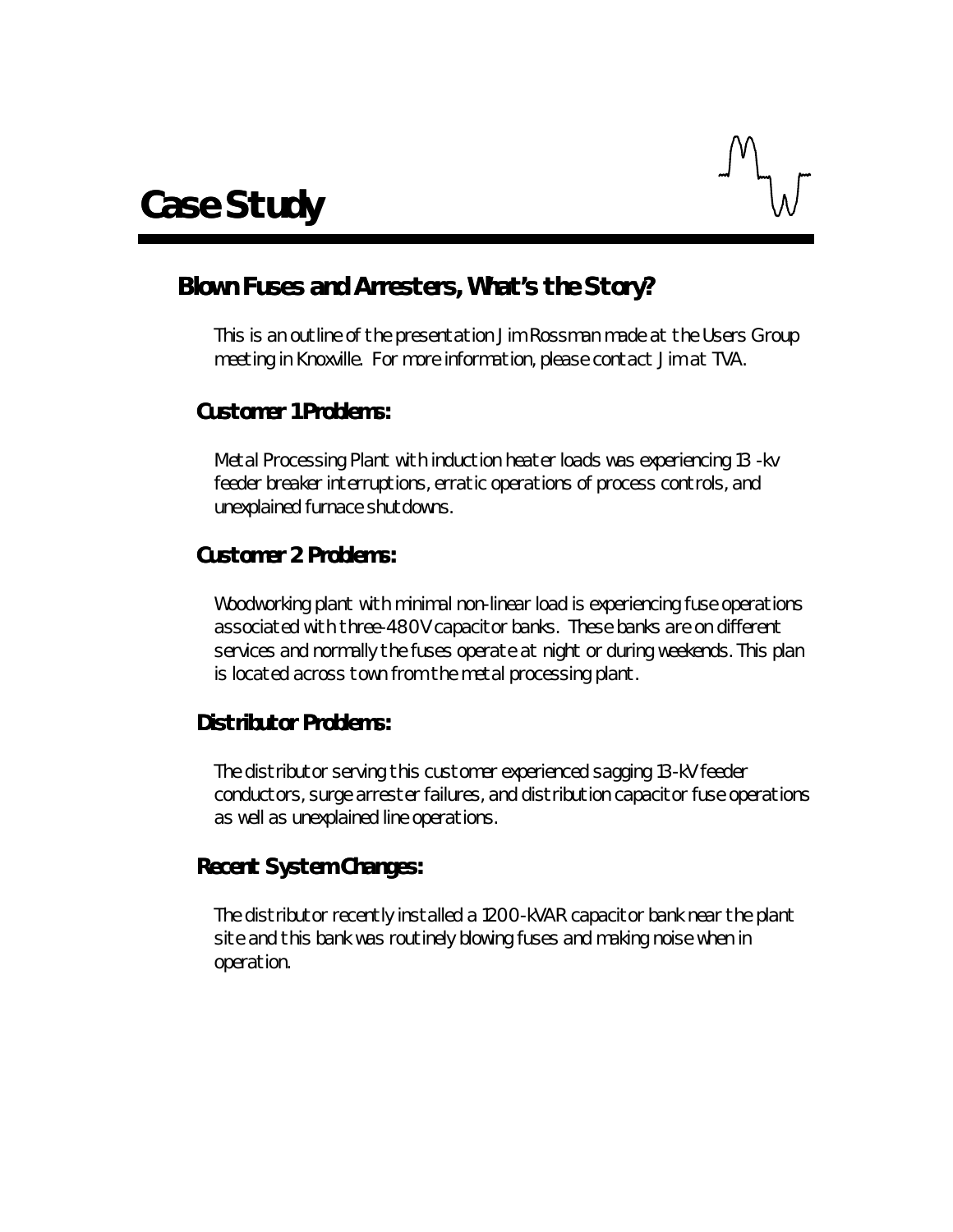#### **Studies Performed**

Harmonic monitoring was performed at both plant sites over time. A SuperHarm model was built and the results were used to verify the quality of the simulation's base case. Once the model was fine tuned, multiple cases were run to determine all possible system tuning conditions. The measured currents and voltages were compared to IEEE 519 guidelines as follows:

|                   | <b>THD</b>  | < 11 harmonic            | 11-16 harmonic | 17-22 harmonic |
|-------------------|-------------|--------------------------|----------------|----------------|
| IEEE 519 $(< 20)$ | 5.0% limit  | 4.0 limit                | 2.0 limit      | 1.5 limit      |
| limits            |             |                          |                |                |
| Measured          | 3.2%        | $0.9\%$ (5 <sup>th</sup> | $2.6\%$ (11    | $0.1\%$ (19    |
| Results           |             | harmonic)                | harmonic)      | harmonic)      |
| Does it exceed    | Under limit | Under limit              | Over limit     | Under limit    |
| limits?           |             |                          |                |                |

*Table 1 Metal Processing Plant Meter Point Current Summary*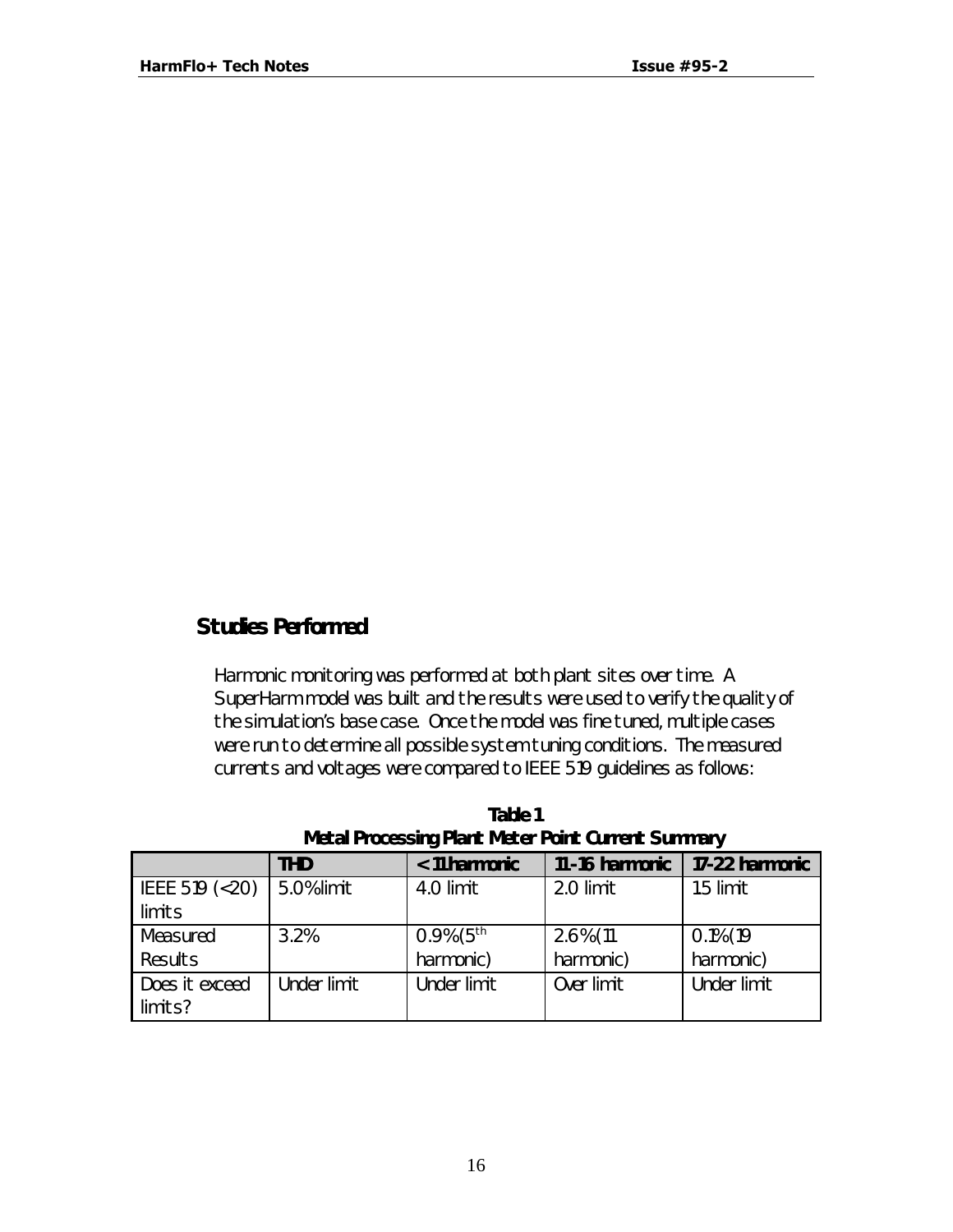| <b><i>IVICLAI FIUCCSSING FIGHT IVICLEI FUILL VULLAGE SUMMARY</i></b> |            |                           |
|----------------------------------------------------------------------|------------|---------------------------|
|                                                                      | <b>THD</b> | <b>Maximum Individual</b> |
|                                                                      |            | <b>Harmonic</b>           |
| IEEE 519 Limit                                                       | 5.0%       | 3.0%                      |
| <b>Typical measurements</b>                                          | 2.3%       | 1.1% $(13th harmonic)$    |
| during the day                                                       |            |                           |
| Typical meaurements during                                           | 12.8%      | 11.2% $(11th$ harmonic)   |
| the night                                                            |            |                           |

*Table 2 Metal Processing Plant Meter Point Voltage Summary*

In Resonance - Typically at night when system is lightly loaded.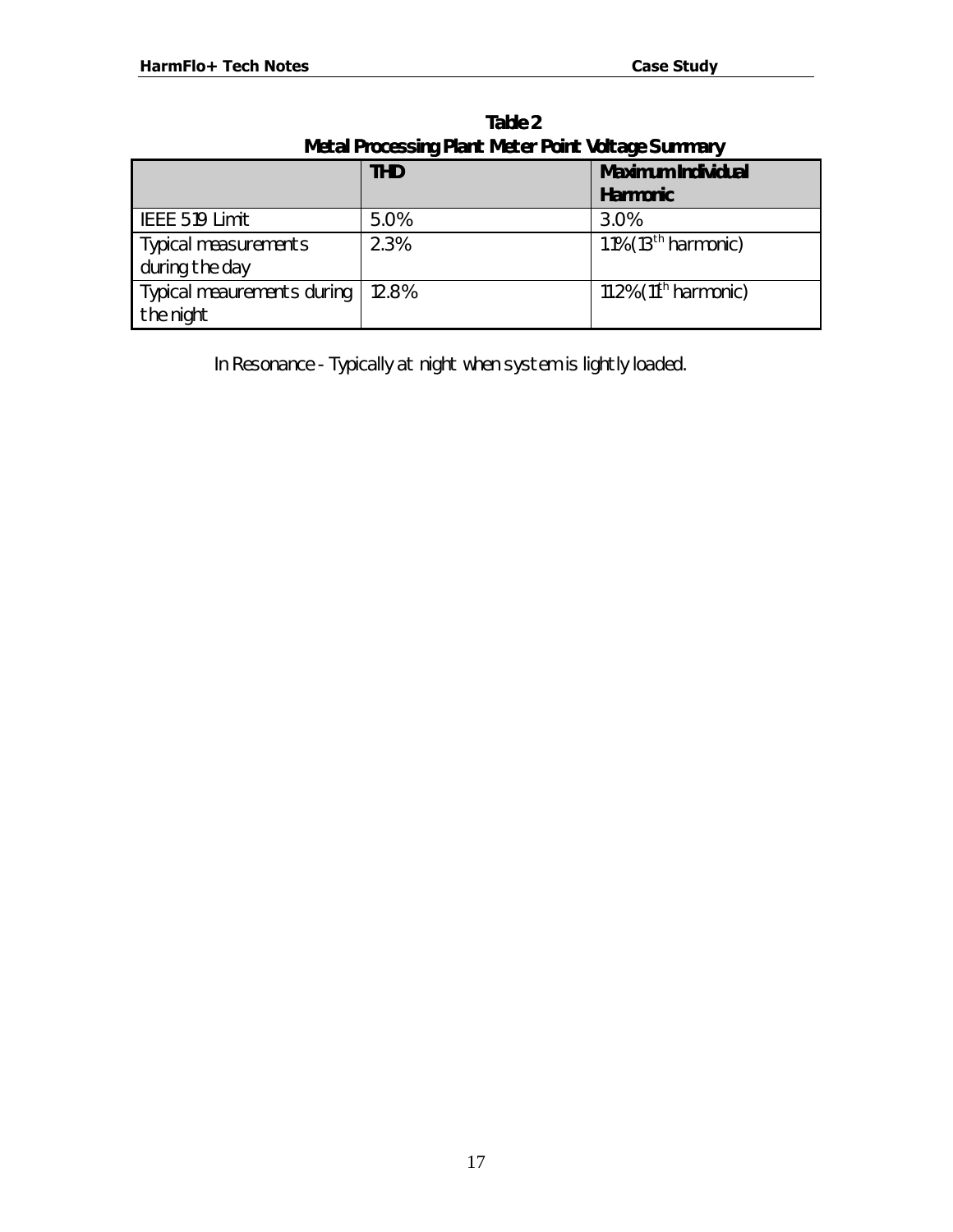Typical conditions when system loading is high enough to warrant 5400 bank

Simulation results - At woodworking location - 480-V capacitor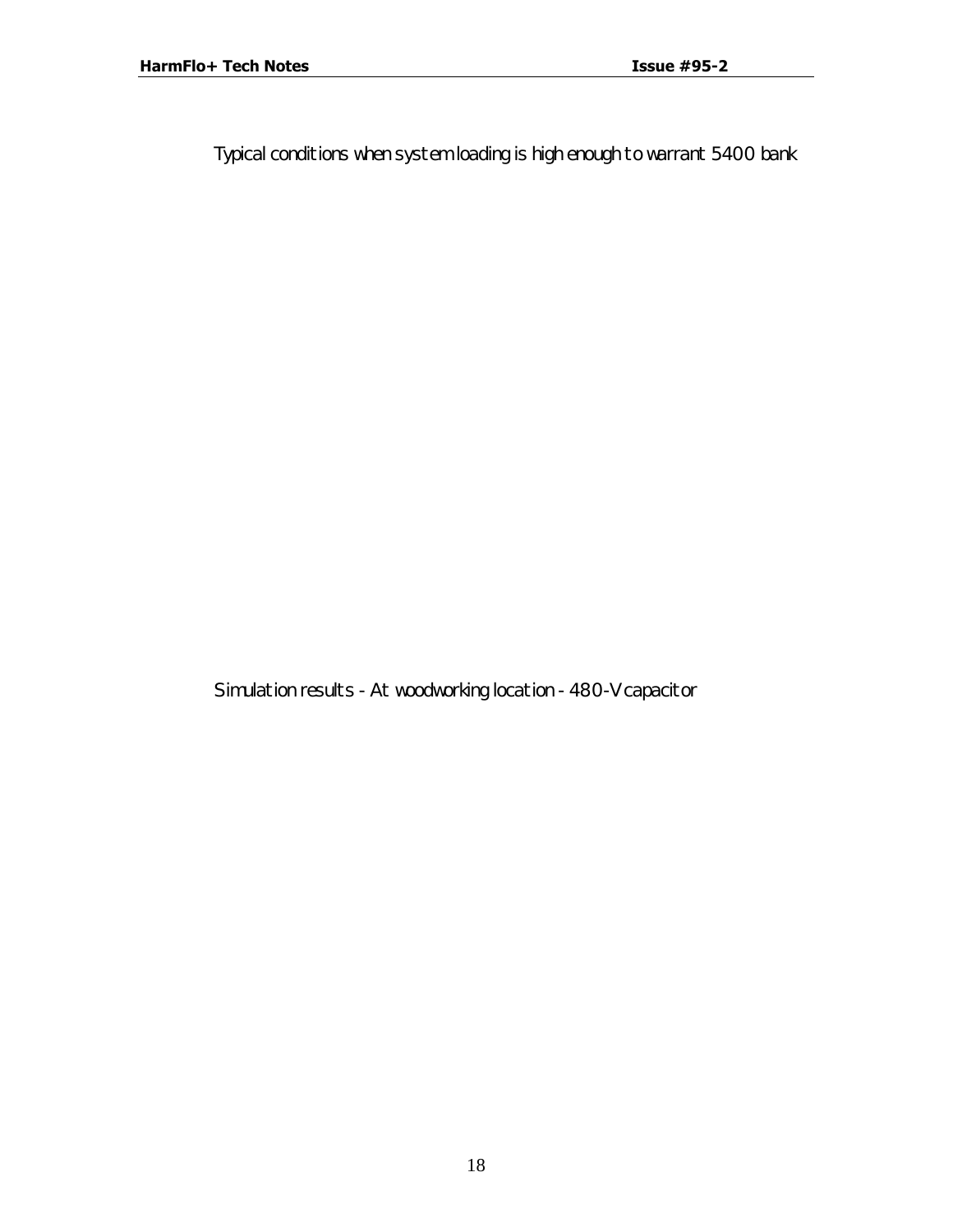Actual waveform shown below of service entrance - 480-V level woodworking location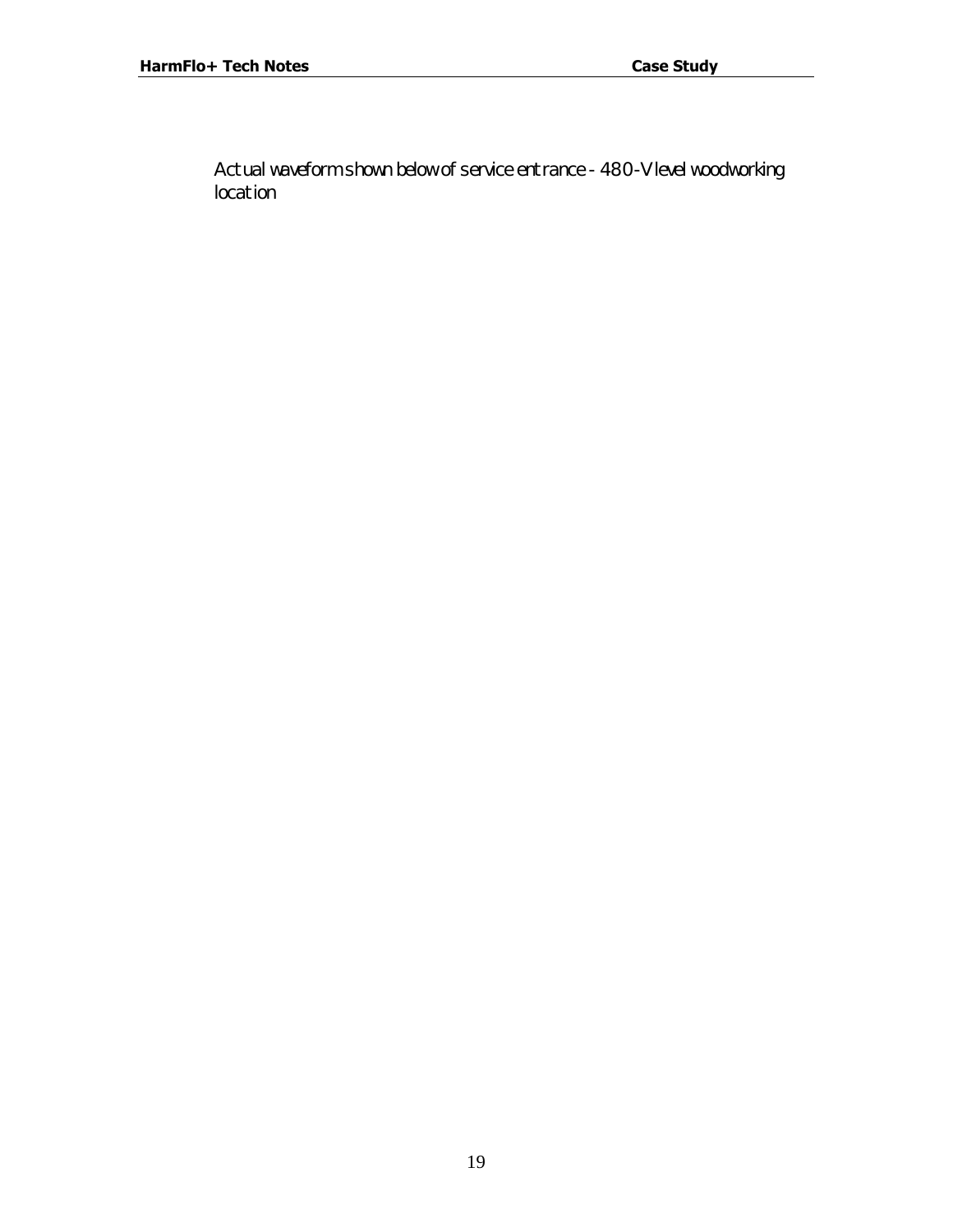#### **Solution:**

One of the 5400-kVAR capacitors is presently switched on (manually) and left on to detune the system from the 11<sup>th</sup> harmonic. Other alternatives considered were installing a filter at the plant, removing the 1200-kVAR bank at the plant, and in the long run serving the plant from a dedicated substation.

Lessons Learned from this Study:

- Series harmonic resonance conditions may be caused by parallel resonance conditions some distance away.
- Harmonic studies must account for daily and seasonally loading possibilities.
- Twelve pulse rectification helps reduce the  $5<sup>th</sup>$  and  $7<sup>th</sup>$  harmonics but the 11<sup>th</sup> and 13<sup>th</sup> are still problems.
- Make sure you understand the problem fully before you try to detune the system.
- Changing fuse types to slower blowing fuses only masks the root cause.
- Arresters can quickly be destroyed if peak of the sine wave exceeds the arrester turn on level.
- SuperHarm is an accurate and wonderful tool for harmonic analysis.

Jim Rossman Tennessee Valley Authority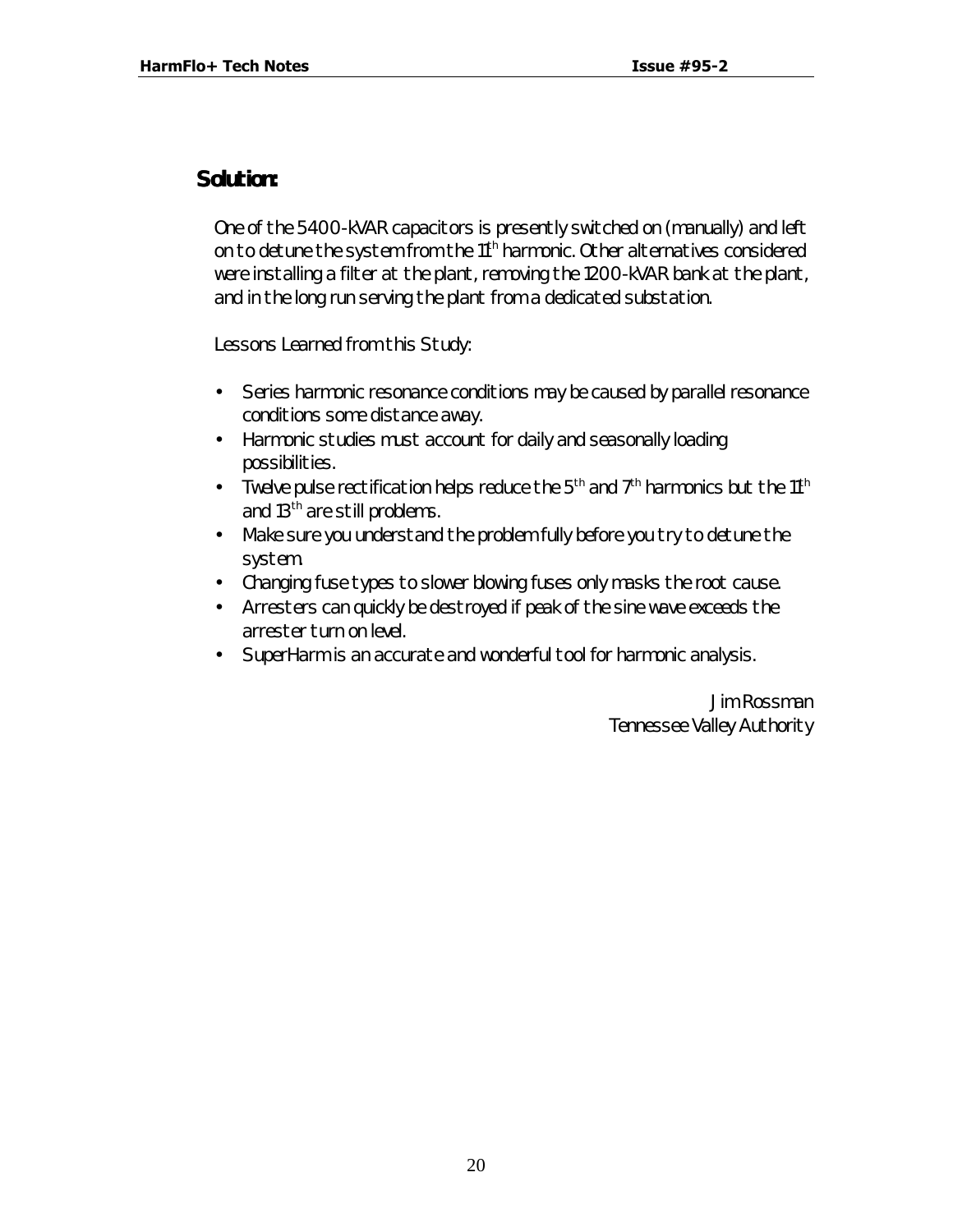# **Operational and Harmonic Concerns Associated with a Semiconductor**

Abstract - This paper clarifies the harmonic problems associated with the application of a semiconverter. A comprehensive explanation of the harmonic generation and an analysis of converter operation with different firing angles is provided. Voltage and current waveforms showing the distortion characteristics of input and output quantities are presented. The performance of a 2nd harmonic filter to reduce even harmonic injection into the system and to improve power factor is evaluated using the Electromagnetic Transient Program (EMTP).

#### **Introduction**

A semiconverter, or half-controlled three-phase bridge rectifier, is occasionally used to serve industrial loads up to several hundred kilowatts. The circuit configuration of interest is shown in Figure 1. The semiconverter is supplied from a 480 V ac voltage source through a delta/wye connected isolation transformer. The load of the converter is represented by an RL series branch.



*Figure 1: Semiconverter AC to DC Conversion System*

Discussions of the semiconverter operation under idealized conditions can be found in power electronics texts[1][2][3]. Three controlled devices are used in conjunction with three diodes. By using three diodes, the cost and complexity of the control circuit for the semiconverter can be greatly reduced when compared with a full controlled bridge converter. This makes the semiconverter very attractive in applications where only one-quadrant operation is required. The authors have noticed applications of the semiconverter in large ac generators, built in the 90's, where the semiconverter supplies the dc exciter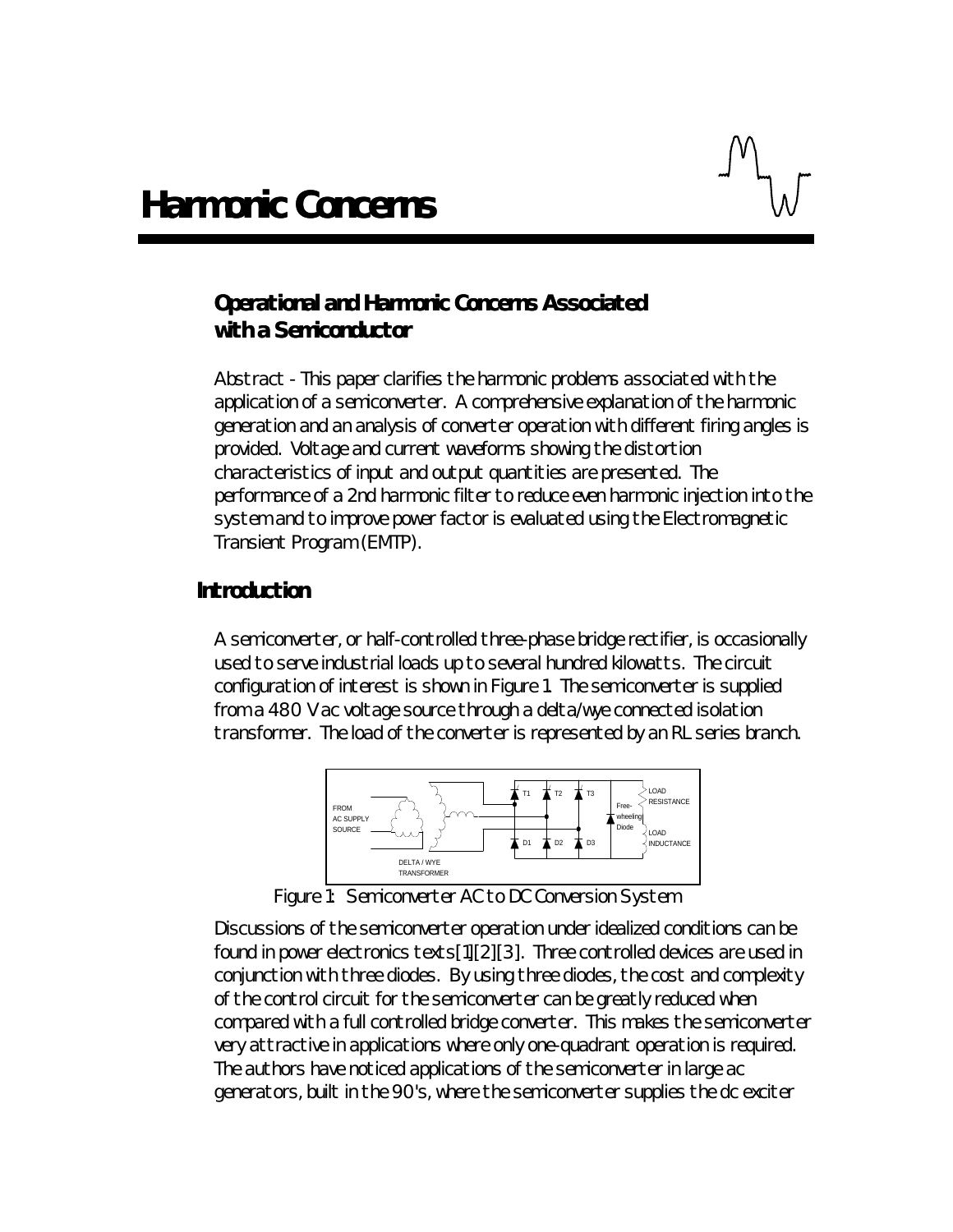current. The most common application of the semiconverter is for dc motor drives.

While recognizing the advantages of the semiconverter, problems associated with its use should be identified. Semiconverter use can inject an excessive amount of even harmonics into the ac power system. This occurs particularly when the converter is operated with a large firing angle and the freewheeling diode of the converter carries a significant current. The asymmetry of the ac line current, with respect to the current zero level, distinguishes the harmonic distortion caused by a semiconverter from other types of power electronics. The frequency spectrum of the semiconverter current is rich in even harmonics. Typical measured voltage and current waveforms from a semiconverter application are presented in Figure 2 to illustrate the discussed waveform distortions.



*Figure 2: Measured Waveform of Line-to-Line Voltage and Line Current.*

The waveforms in Figure 2 were measured at the supply side of the isolation transformer feeding the semiconverter. The voltage waveform clearly indicates a three-pulse operation (three voltage notches) and the current waveform shows the dramatic asymmetry of the line current with a rich even harmonic content.

Although similar waveforms have been frequently observed in practice, the lack of published information regarding this issue has hindered the formation of the problem. And, therefore, it has not been comprehensively understood by many electrical engineers who work at the front line of industries and electric utilities. The objective of this paper is to provide a clear explanation of the operating principles of the semiconverter, to illustrate its performance characteristics, and to demonstrate an approach which can be used to reduce the current distortion seen by the ac power system.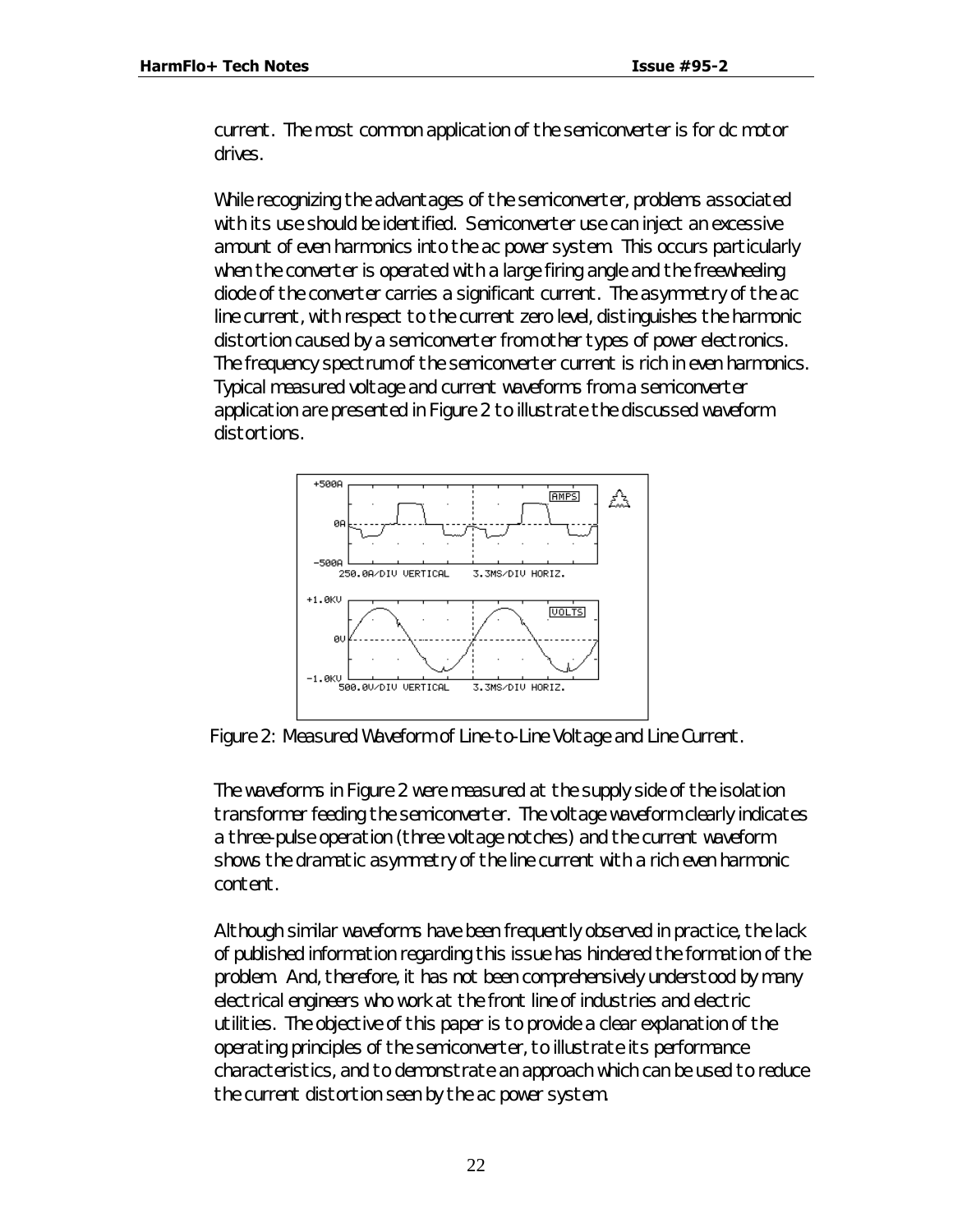# *Operation Principle*

A semiconverter can be considered as a series combination of phase-controlled half-wave converter (the upper bridge) and an uncontrolled half-wave rectifier (the lower bridge). If the upper bridge thyristors are fired at natural commutation points, the semiconverter operates exactly as a full-wave diode bridge rectifier. The EMTP simulated ac line-to-neutral voltage (Va), the ac line input current (Ia), the dc output voltage (Vdc) and the dc load current (Idc) for the system shown in Figure 1 under such firing conditions are illustrated in Figure 3. This results in the traditional harmonic current spectrum with odd, non-triplen terms only.



*Figure 3: Input / Output Quantities of Six-Pulse Operation.*

The transformer primary line-to-line voltage is 480  $V_{rms}$  and the ratio of the delta/wye isolation transformer is 1:1. Consequently, the line-to-neutral peak voltage of the wye-connected secondary is 392V<sub>p</sub>. The load of the converter consists of 1.5 Ω resistance in series with 10 mH inductance. In the simulation, properly sized source and transformer impedances as well as carefully selected snubber circuits were used. The impedance of the supplying system causes the phase current commutation to be completed within a finite period of time as opposed to jumping from zero to the full load level as in an ideal circuit. The symmetry between the three phase currents and the symmetry of each individual phase current with respect to the zero crossing points prevents any triplen or even harmonics from appearing in the ac line current under this operating condition [2][3].

When the thyristors are fired with a time delay, the converter can have two basic operation modes; six-pulse and three-pulse. The lower bridge is completely uncontrolled and always acts as a half wave diode rectifier. The operating mode of the semiconverter depends only on the firing control of the upper bridge. Before the delay angle reaches  $\pi/3$  radians, the converter is in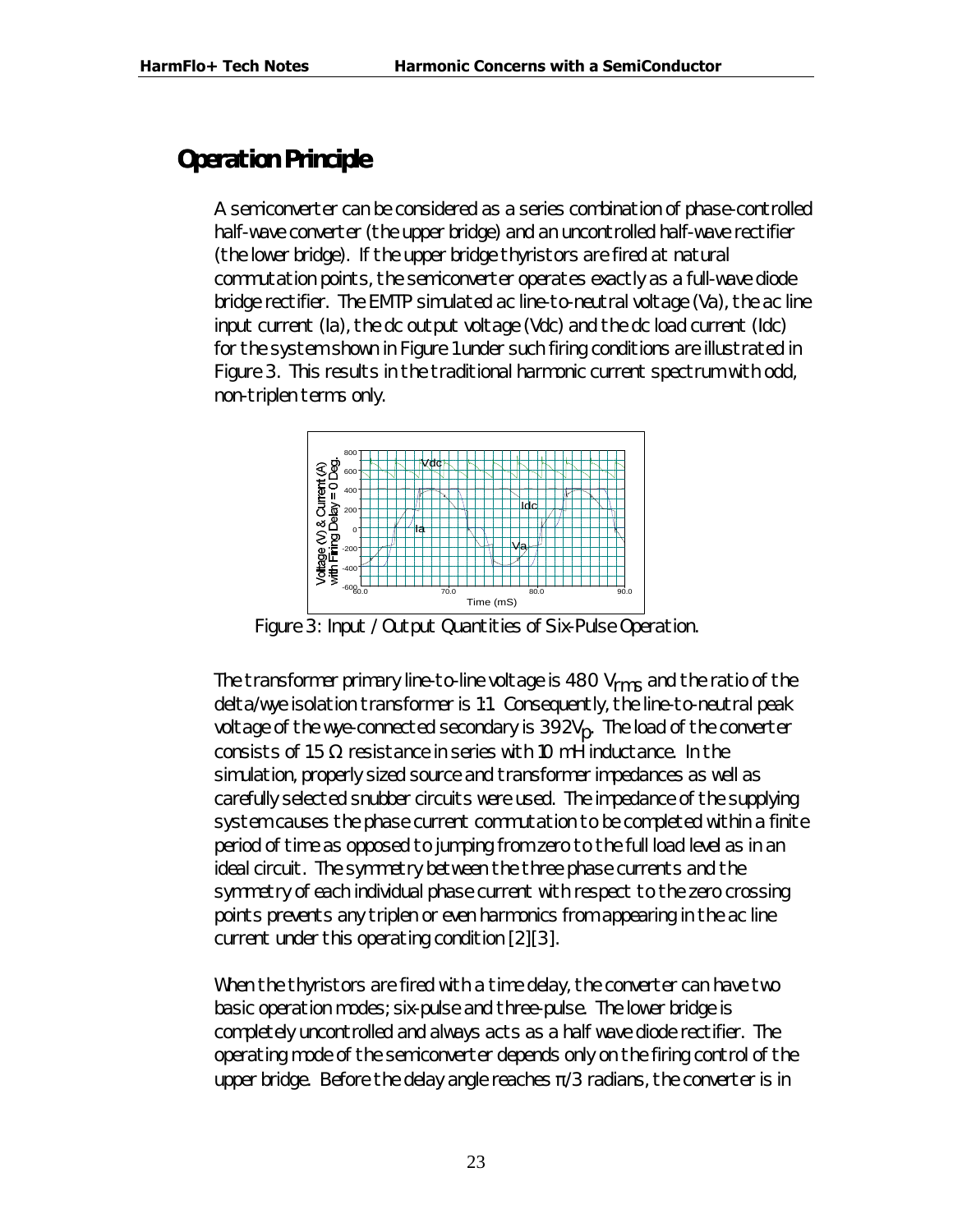six-pulse mode. After the delay angle reaches and exceeds  $\pi/3$  radians, the converter starts and stays in the three-pulse mode.

The transition from six-pulse operation to three-pulse operation is gradually completed as a firing angle increases from 0 to 60 degrees. The waveforms of the dc output voltage with firing angles of 0, 30, and 60 degrees are presented in Figure 4, Figure 5, and Figure 6 respectively to illustrate this transition.





*Figure 5 -Firing Angle = 30 Deg.*



The formation of a dc output voltage wave shape can be better explained with the help of the graphic illustration of Figure 7.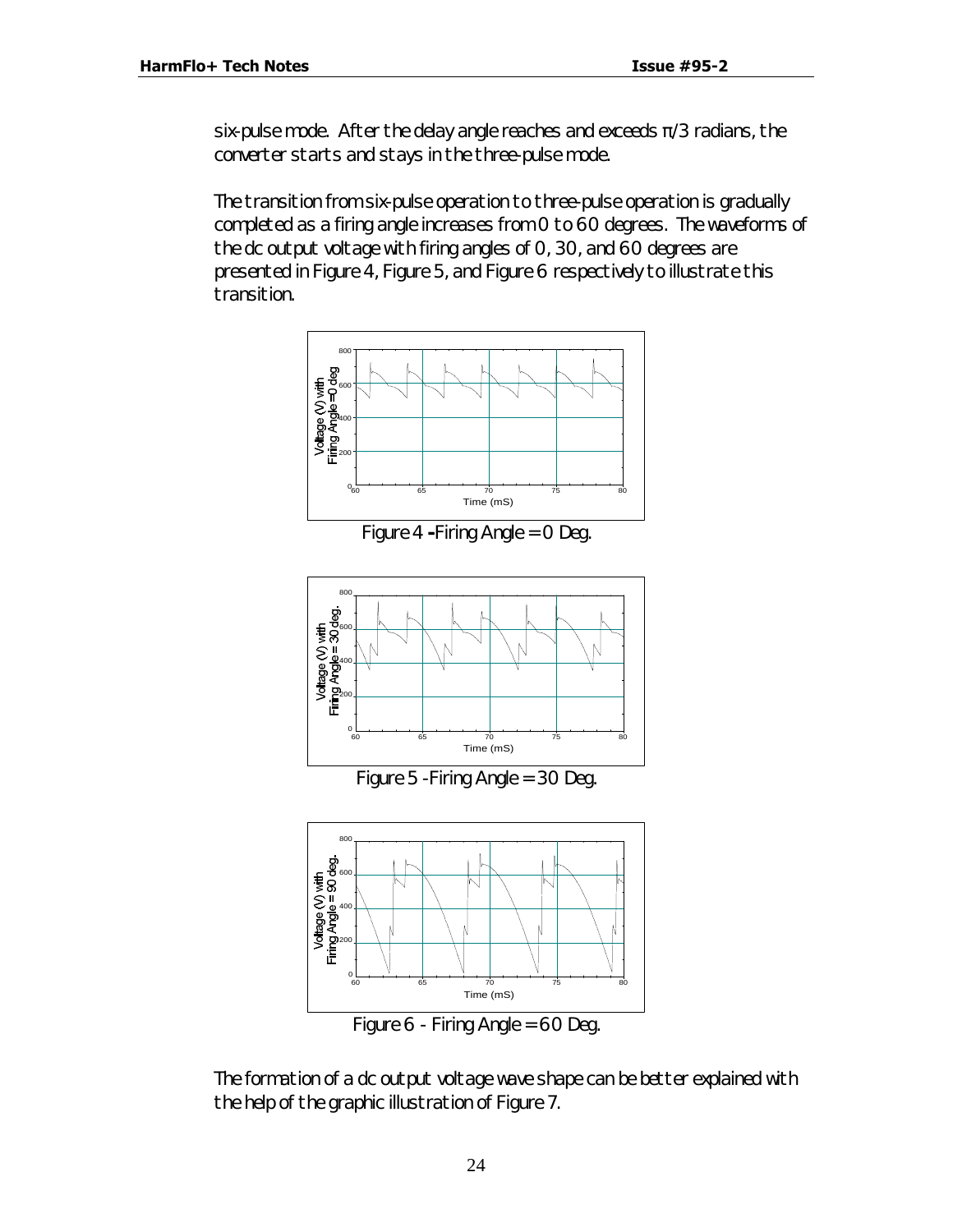

*Figure 7 -Formation of DC Output Voltage of Semiconverter.*

In Figure 7, three line-to-neutral voltages are shown. Because there is no control over the firing angle on the lower bridge of the converter, the potential on the common anode of the diodes (negative dc pole V-) always follows the bottom envelope of the line-to-neutral voltages. For the upper bridge, the potential of the common cathode of the thyristors (positive dc pole V+) is controlled with the firing angle.

Theoretically, the thyristors can be fired at any delay angle  $\alpha$  between O and 180 degrees. Namely, for the thyristor T1 of phase-a, the conduction can occur any time between the commutation point of T3 and T1 (positive Vc and Va intersection) and the commutation point of D1 and D2 (negative Vc and Va intersection). As T1 conducts, the potential of the positive dc pole is the same as the potential of the transformer terminal of phase-a. The output voltage of the converter (Vdc) is the difference between the top envelope, consisting of the segments of the phase-to-neutral voltages corresponding to the conduction period of each phase thyristor, and the bottom envelope of the lineto-neutral voltages. Figure 7 illustrates the formation of the dc output voltage waveform and the ac line current waveform with a 30 degree firing angle. The difference noticed between this dc voltage waveform and that given in Figure 5 is due to the inclusion of practical considerations in the simulation. For a balanced three-phase system, the maximum conduction period of each thyristor is 120 degrees.

Note that if a firing angle is less than 60 degrees or if the converter operates in the six-pulse mode, the output voltage is continuous. The thyristor or diode of each phase conducts for a fixed period of 120 degrees. Therefore, the output current is continuous and the freewheeling diode connected across the dc positive and negative buses carries no current and plays no role in the circuit operation.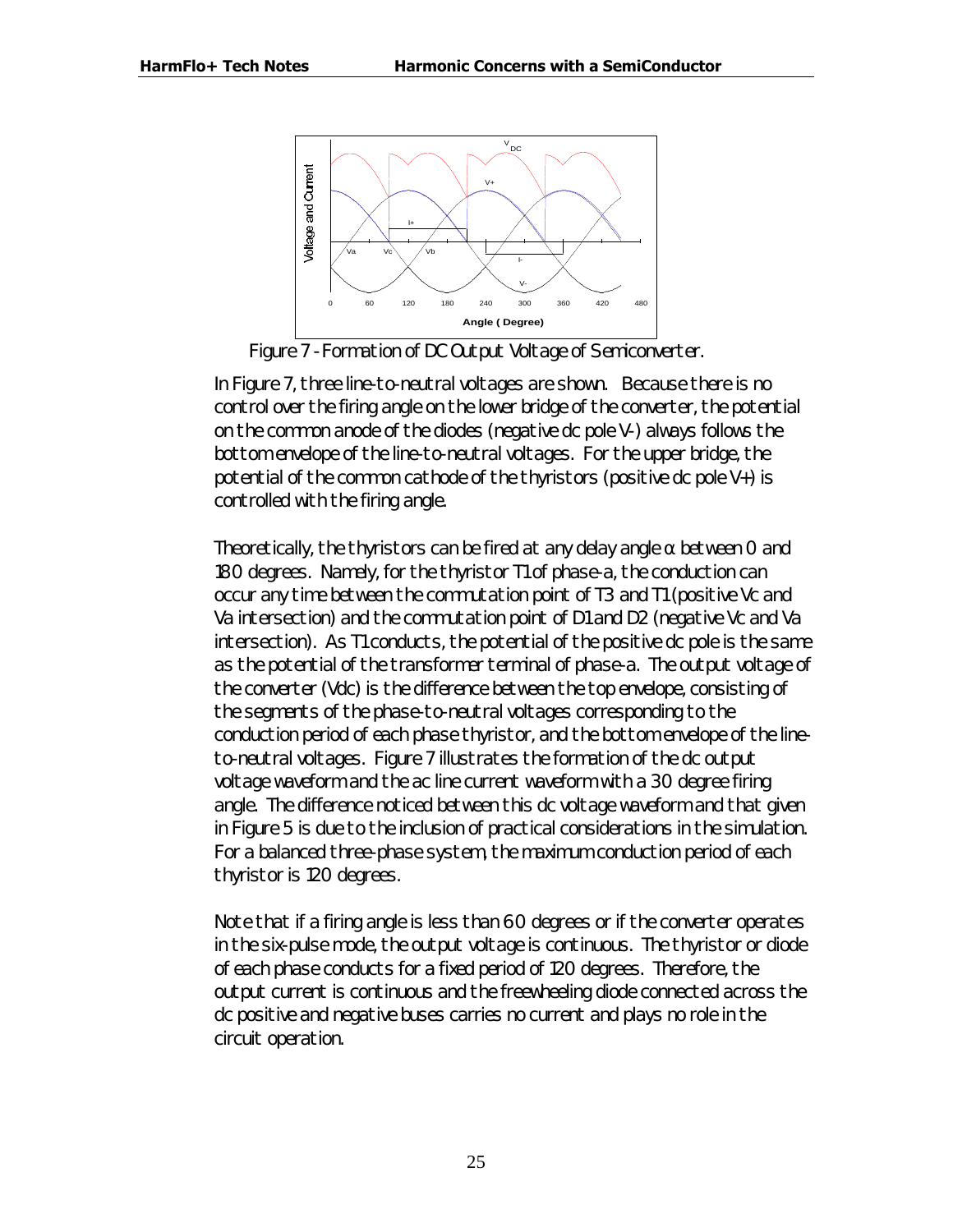The phase-a input current waveforms of the converter for firing angles of 0, 30, and 60 degree are given in Figure 8. In order to illustrate where the current starts and ends with respect to the phase voltage, the phase-a lineto-neutral voltage waveform is plotted. This voltage waveform corresponds to a converter firing at 60 degrees.



*Figure 8 - Waveforms of Phase A Current with a=0, 30, And 60 and Phase A Voltage with a=60*

Figure 8 illustrates that when the converter firing angle increases from 0 to 60 degrees, not only is there a reduction in the current magnitude, but the starting and ending points of the positive conduction period are delayed. Conversely, the starting and ending points of the negative conduction period remain unchanged.

When the firing delay increases beyond 60 degrees, the converter operates in the three-pulse mode and the output voltage becomes discontinuous. Figure 9 shows the output voltage waveforms of the semiconverter for firing angles of 90, 120, and 150 degrees respectively.



*Figure 9 - Waveforms of Output Voltage With Firing Angle = 90, 120, and 150 degrees.*

In fact, when the delay angle becomes greater than 90 degrees, the phasecontrolled upper bridge half-wave converter starts to act like an inverter. In other words, its contribution to the output voltage becomes negative. With the ideal voltage waveforms shown in Figure 7 and considering the semiconverter as the series connection of an uncontrolled half wave rectifier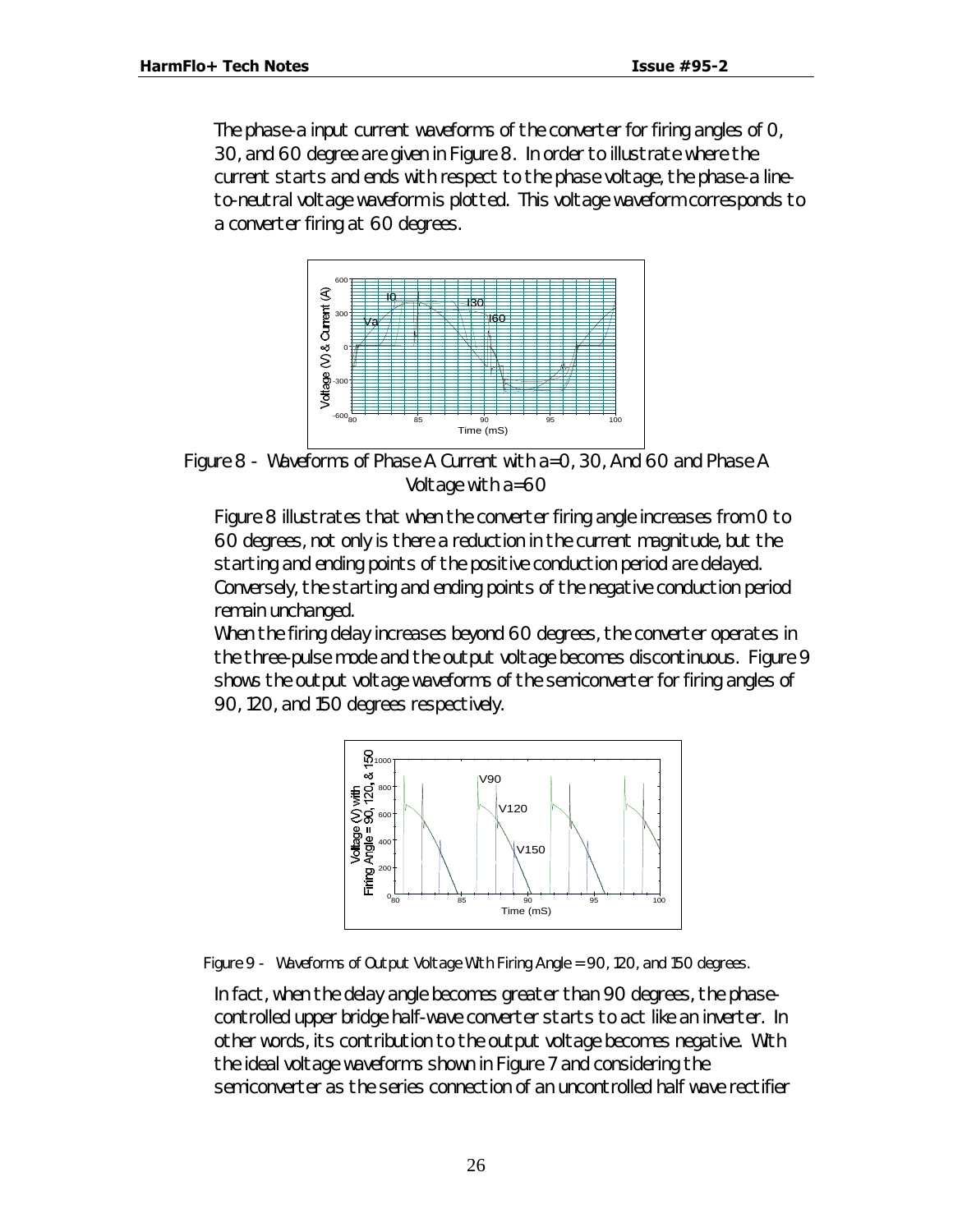with a phase controlled half wave converter, the average dc output voltage can be expressed as the summation of two parts [2].

$$
V_d = \frac{3\sqrt{6}}{2p} V_f (1 + \cos \mathbf{a})
$$
 (1)

Where the constant term is the contribution of the uncontrolled half-wave rectifier and the  $\alpha$  dependent term is the contribution of the phase-controlled half-wave converter. As shown by Figure 4, Figure 5, Figure 6, and Figure 9 and as indicated by Equation 1, when the firing angle increases from 0 to 180 degrees, the average output voltage decreases from the maximum to zero. The spikes appearing at the front edges of the voltage pulses (Figure 9) reflect transients caused by simulated power electronic switching. This type of overshooting can be controlled by adjusting parameters of the snubber circuit.

A distinctive characteristic of three-pulse operation is the ending points of the phase conduction on both positive and on negative current flowing directions are fixed. As a result, a further firing delay beyond 60 degrees makes the thyristor and diode of each phase carry current for a period of less than 120 degrees. The current waveforms resulting from 90, 120, and 150 degree firing angles are shown in Figure 10.

To supply an inductive load, the freewheeling diode is used to provide a path for the load current. Otherwise, the thyristors will fail to stop conduction at the specified times.



*Figure 10 -Waveforms of Input Currents with a= 90, 120, 150 Deg. and of Input Voltage with a=150 Deg.*

Figure 11 illustrates the relationship between the semiconverter input current (Ia), the load current (Idc), and the current flowing through the freewheeling diode (Id) with a firing angle of 90 degrees.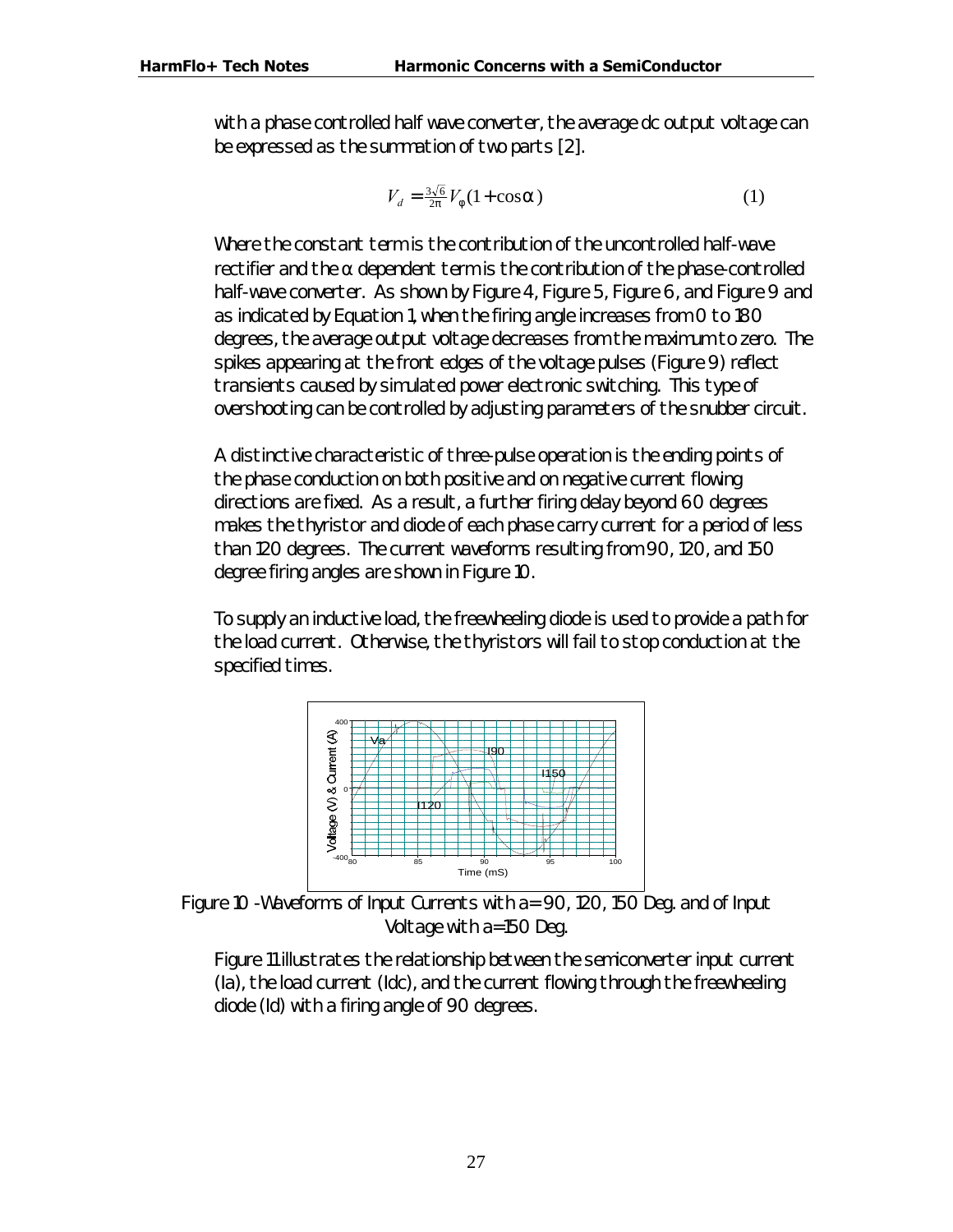

*Figure 11 - Phase A Voltage, Input Current, Output Current And Freewheeling Diode Current.*

#### *Harmonic Characteristics*

Regardless of the firing angle, it is clear that the mechanism of the semiconverter operation does create an asymmetry of the line current. This means that the semiconverter does not generate a dc component of the input current. However, as being illustrated, for any non-zero firing delay, the line current waveform is asymmetrical with respect to the voltage zero crossing of the phase voltage. The degree of the asymmetry changes with the firing angle. Although the balance of three phases still prevents generation of any triplen harmonics, this asymmetry does create a series of even harmonics. The current waveforms for a firing angle smaller than and equal to 60 degrees and the waveforms for a firing angle greater than 60 degrees can be classified into two basic patterns as previously shown in Figure 8 and Figure 10 respectively. If the current waveforms are idealized, the pattern shown in Figure 8 should consist of the 120 degree movable positive current pulse and the 120 degree standstill negative current pulse. The pattern shown in Figure 10 has the pulse width of both the positive and negative pulses, varied with the firing angle. But the conduction pulses of either polarity end at the natural commutation points. Although these two described conduction patterns are different, it was found that the Fourier expansions for these two current patterns have the same sets of Fourier coefficients. Therefore, the input line current can be written as:

$$
i(t) = \sum_{n=1}^{\infty} a_n \cos nwt + \sum_{n=1}^{\infty} b_n \sin nwt,
$$
 (2)

where:

$$
a_n = \frac{1}{p} \int_{0}^{2p} I_{dc} \cos(nwt) d(wt)
$$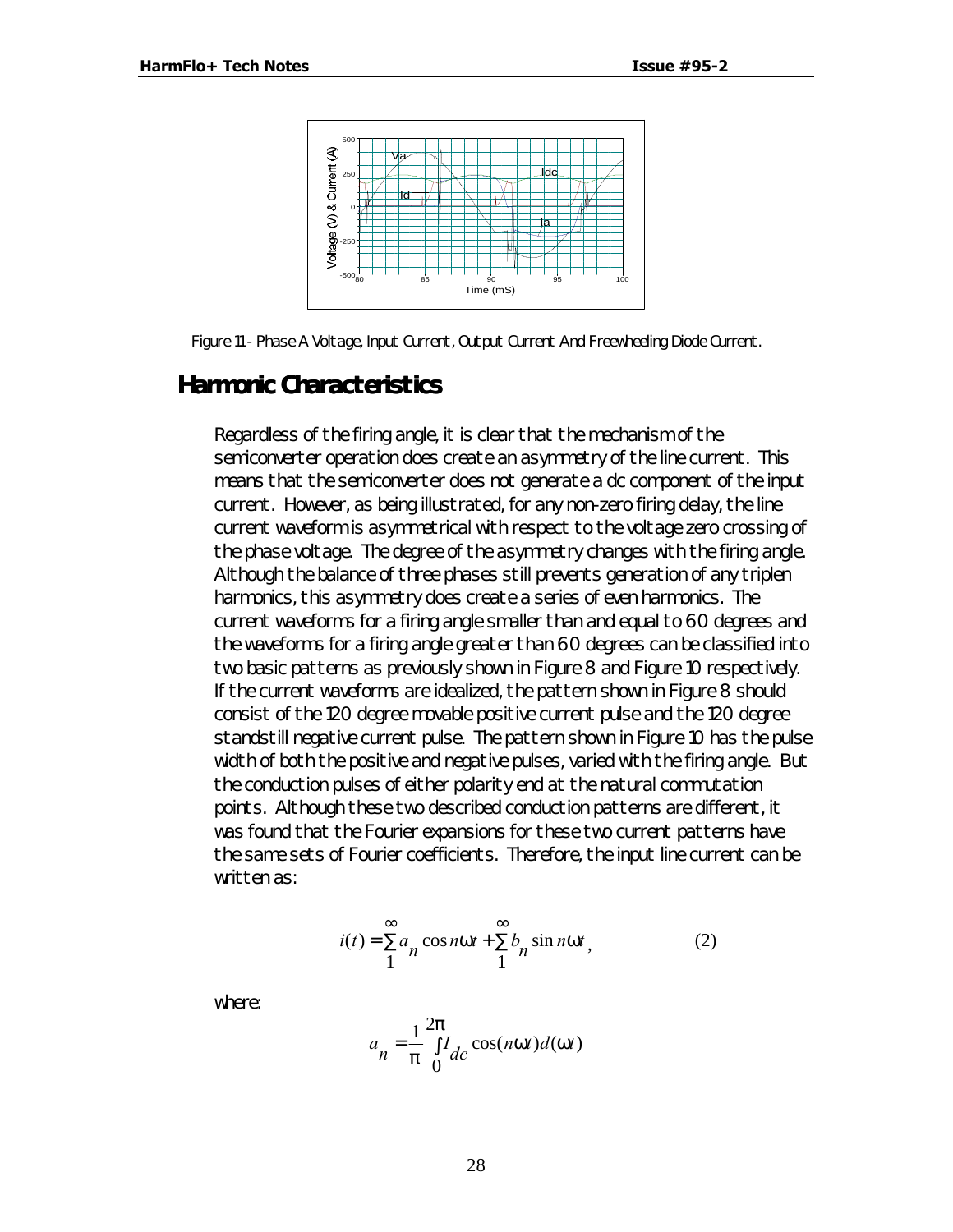$$
b_n = \frac{1}{p} \int_{0}^{2p} I_{dc} \sin(nwt) d(wt)
$$

for  $n=1, 2, 3, ...$ 

Derived from these integrals, the coefficients for the current Fourier expansion obtained are:

$$
a_{n=2m} = \frac{2I_{dc}}{np} \sin(n\frac{p}{6})(1-\cos n\mathbf{a})\tag{3}
$$

$$
b_{n=2m} = \frac{-2I_{dc}}{np} \sin(n\frac{p}{6})\sin(na)
$$
 (4)

for  $n = 2, 4, 6, ...$ 

$$
a_{n=2m+1} = \frac{-2I_{dc}}{np} \cos\left(n\frac{p}{6}\right) \sin(n\mathbf{a})\tag{5}
$$

$$
b_{n=2m+1} = \frac{2I_{dc}}{np} \cos(n\frac{p}{6})[1+\cos(na)]
$$
 (6)

for  $n = 1, 3, 5, ...$ 

These Fourier coefficients indicate that the semiconverter does not generate any triplen harmonic as long as a balanced three-phase system is maintained. However, the even harmonic generation is an inherent characteristic of the semiconverter.

Equation 2 and Equation 4 can be combined to obtain the magnitude of an even harmonic, as shown in Equation 7.

$$
|C_{n=2m}| = \sqrt{a_n^2 + b_n^2}
$$
  
= 
$$
\frac{2\sqrt{2}I_{dc}}{np} \sin(n\frac{p}{6})\sqrt{1-\cos(n\mathbf{a})}
$$
 (7)

for  $n = 2, 4, 6, ...$ 

This expression reveals that the even harmonic current components reach their maximum when  $n\alpha$  = 180 degrees. Therefore, the peak of the 2nd is expected at 90 degrees and the two peaks of the 4th harmonic are expected at 45 and 135 degrees, respectively, with maximum magnitudes of approximately 55% and 28% of the dc load current  $I_{\text{dC}}$ .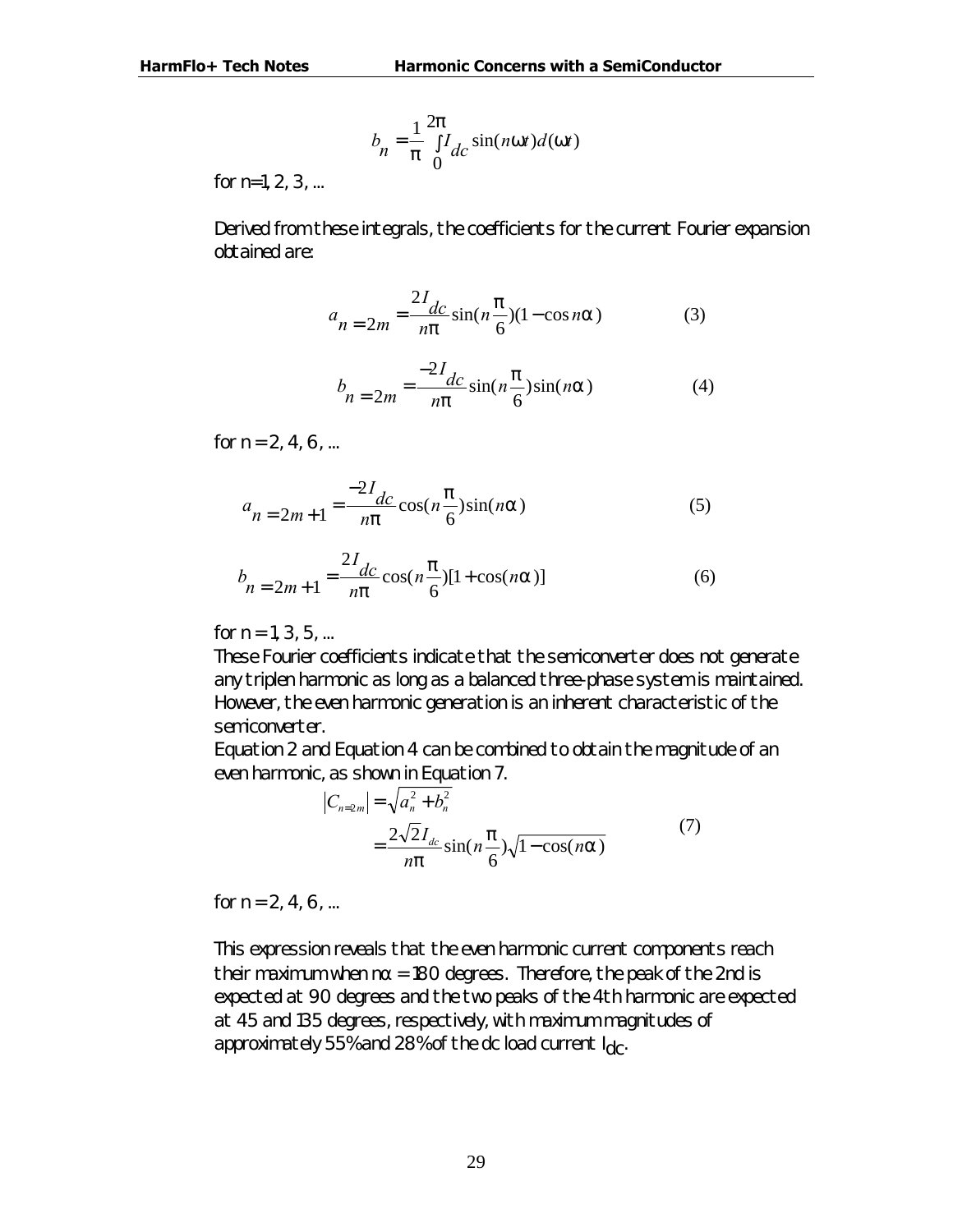In order to provide a more vivid illustration of the harmonic variation with firing angle, an EMTP model of the circuit shown in Figure 1 was developed. The firing angle of the semiconverter was increased linearly from 0 to 165 degrees. The resultant line current waveforms on the transformer secondary are presented in Figure 12.



*Figure 12 - Line Current Waveform of Wye-Winding Side.*

In Figure 12, the horizontal axis marks the value of the firing angle in degrees. To emphasize the dramatic change in the magnitude of the current with the change in firing angle, the magnitude scales of the current plots were kept constant.

The line current appearing on the primary of the delta-connected transformer is simply the resultant value produced by the subtraction of the two corresponding line currents of the secondary of the transformer. The primary current shows double humps on the positive half cycle and a single hump on the negative half-cycle. The magnitude of the peak on the negative half-cycle is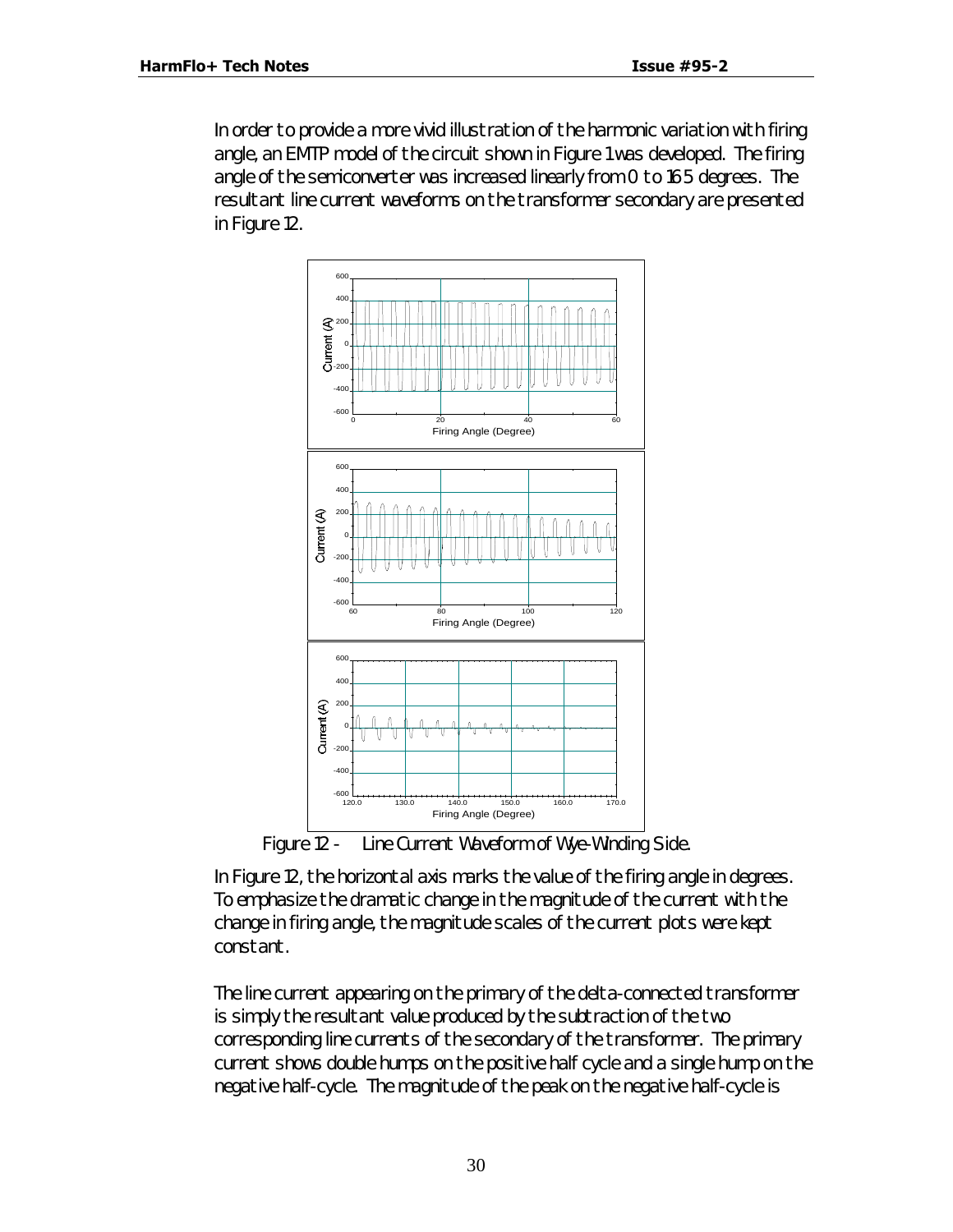twice that of the positive half-cycle. The changing waveform of this current with the changing firing angle is illustrated in Figure 13. Although the primary current waveform appears to have a greater asymmetry than that of the secondary current waveform, even harmonic content of the primary current is the same as that of the secondary current.



*Figure 13 - Line Current Waveform of Delta-Winding Side*

The curves given in Figure 14 illustrate the trends of the fundamental (I1), the 2nd harmonic (I2), and the 4th harmonic (I4) currents throughout the full range of the firing angle. The firing angle is also displayed for reference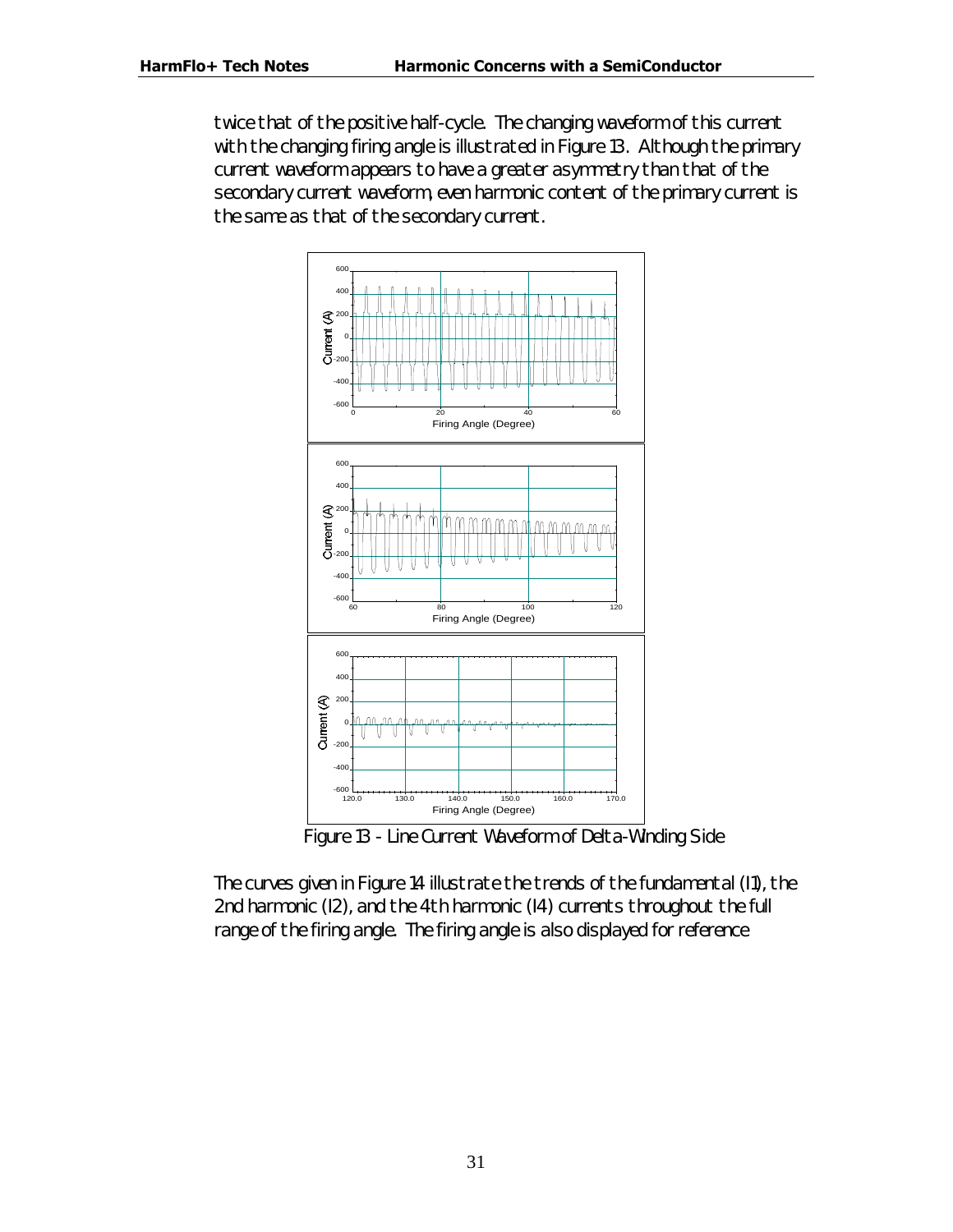

*Figure 14 - Fundamental and Even Harmonics and Firing Angle.*

Due to the source impedance and a finite load inductance, the practical commutation has made the simulated current pulses different from perfect square waves, which were assumed for simplifying theoretical derivations. As a consequence, the harmonic peaks obtained from the simulations were shifted from the times determined according to Equation 7.

Figure 15 illustrates the changes of the 5th and the 7th harmonics with the change of the firing angle. Comparing Figure 14 with Figure 15, it is realized that in a practical operating range of the firing angle, the magnitude of the 2nd harmonic is about two to three times the magnitude of the 5th harmonic. The harmonics of most concern for a semiconverter are the lower order even harmonics.

As previously mentioned, for an inductive load, the freewheeling diode carries current during an interval in which the out-going thyristor has stopped conducting and the in-coming thyristor has not been fired.



*Figure 15 - Firing Angle and Fundamental, 5th, and 7th Harmonics of Semiconverter Current.*

The freewheeling diode current and the load current for a firing angle between 60 and 170 degrees are plotted in Figures 16a and 16b. The freewheeling diode conduction interval increases with the firing angle. The magnitude of the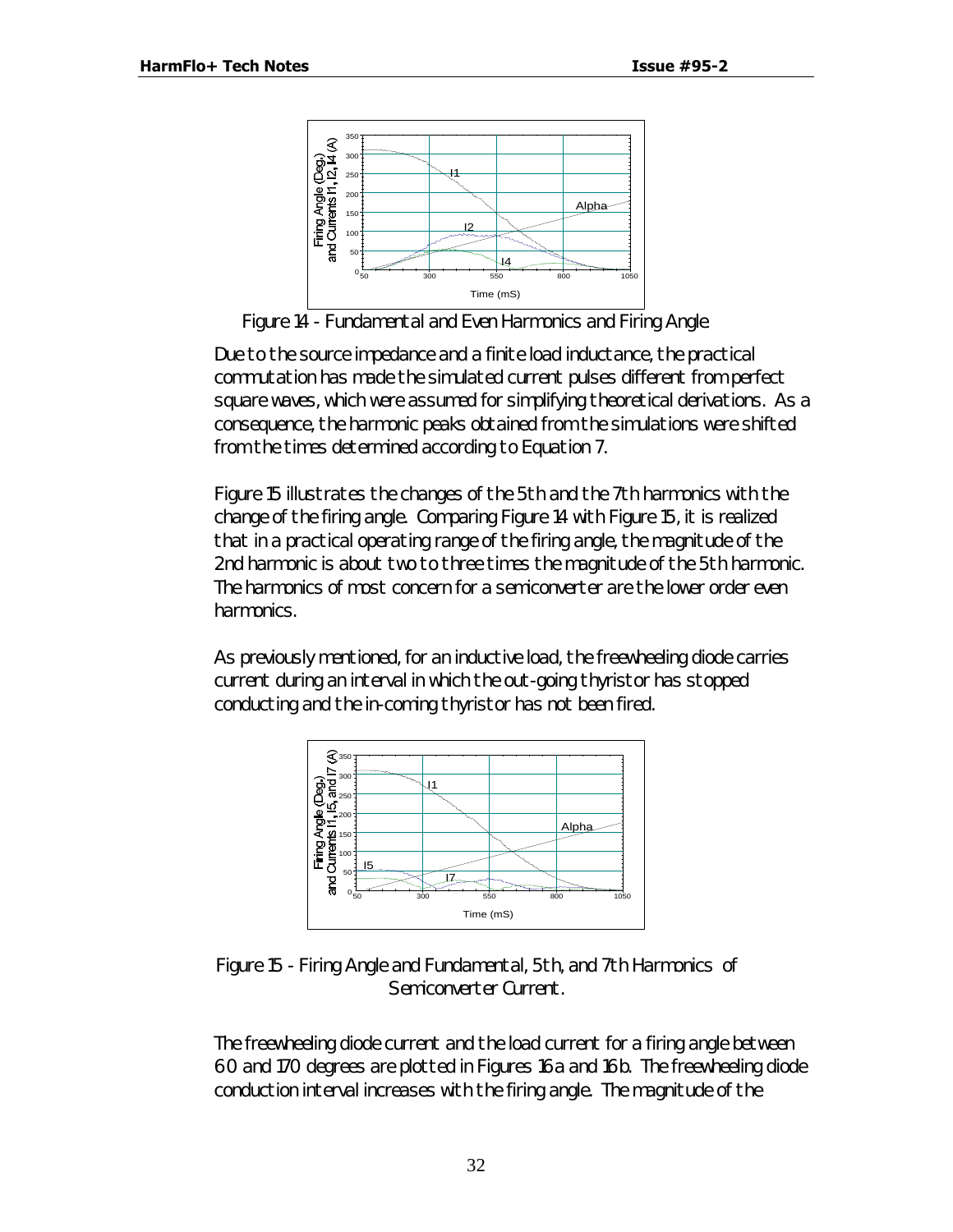current reaches a peak around 90 degrees. If the freewheeling diode is not connected, the load current will force the out-going thyristor to maintain conduction until the in-coming thyristor is fired. This results in a lower power factor.



*Figure 16a - Current through Freewheeling Diode*



*Figure 16b - Current through Freewheeling Diode.*

# *Harmonic Reduction & P.F. Correction*

Although a power factor problem associated with the semiconverter application has not been discussed in detail in this paper, it can be logically deducted that the power factor associated with the application is a function of the firing angle and tends to decrease when the firing angle increases. The statement is supported by the fact that the line current is getting out of phase with respect to the voltage as the firing angle increases.

A perspective approach which can benefit both the power factor correction and the harmonic reduction is to install a capacitor bank as a tuned filter at the converter input terminals. Usually, filter installations for each and every significant harmonic components are not practical. Therefore, the recommended practice is to install a single second harmonic filter with a relatively large capacity.

An EMTP simulation has been conducted to investigate the effectiveness of the proposed solution. For the converter with a dc output rating of 260 kW, a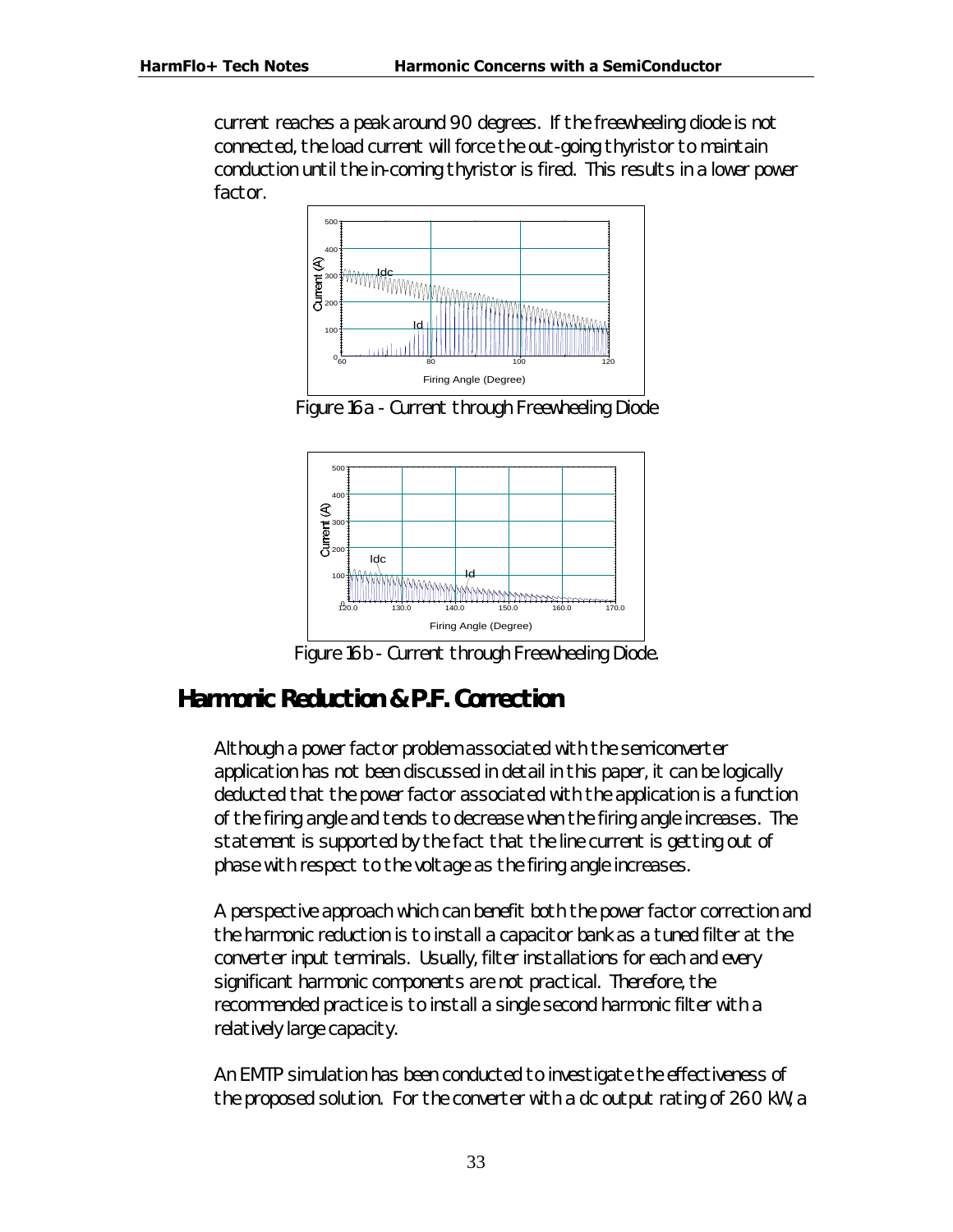three-phase filter of 250 kVAr is connected on the transformer secondary. The waveforms of the phase voltage and the input current of the transformer primary obtained from the simulation with the worst firing angle of 90 degrees are presented in Figure 17.

To illustrate the improved power factor, the current waveform without the filter has also been given in Figure 17. It is clear that the capacitor compensation has made the line current change from significantly lagging to leading. This is because the actual kVAr provided by the filter at 60Hz is much greater than 250 KVAr. The harmonic filtering effects are illustrated in the chart given in Figure 18. After the 2nd harmonic filter was connected, the fundamental component of the current increased by approximately 85% and the magnitude of the second harmonic was reduced to the 18% of its original value. The magnitudes of the 4th and 5th harmonics were slightly reduced. As a consequence, the Total Harmonic Distortion (THD) of the line current was reduced from 70.6% to 13.7%.



*Figure 17 - Phase Voltage and Current Waveforms With and without Filter.*



*Figure 18 - Comparison between Current Spectrums Obtained With and Without 2nd Harmonic Filter.*